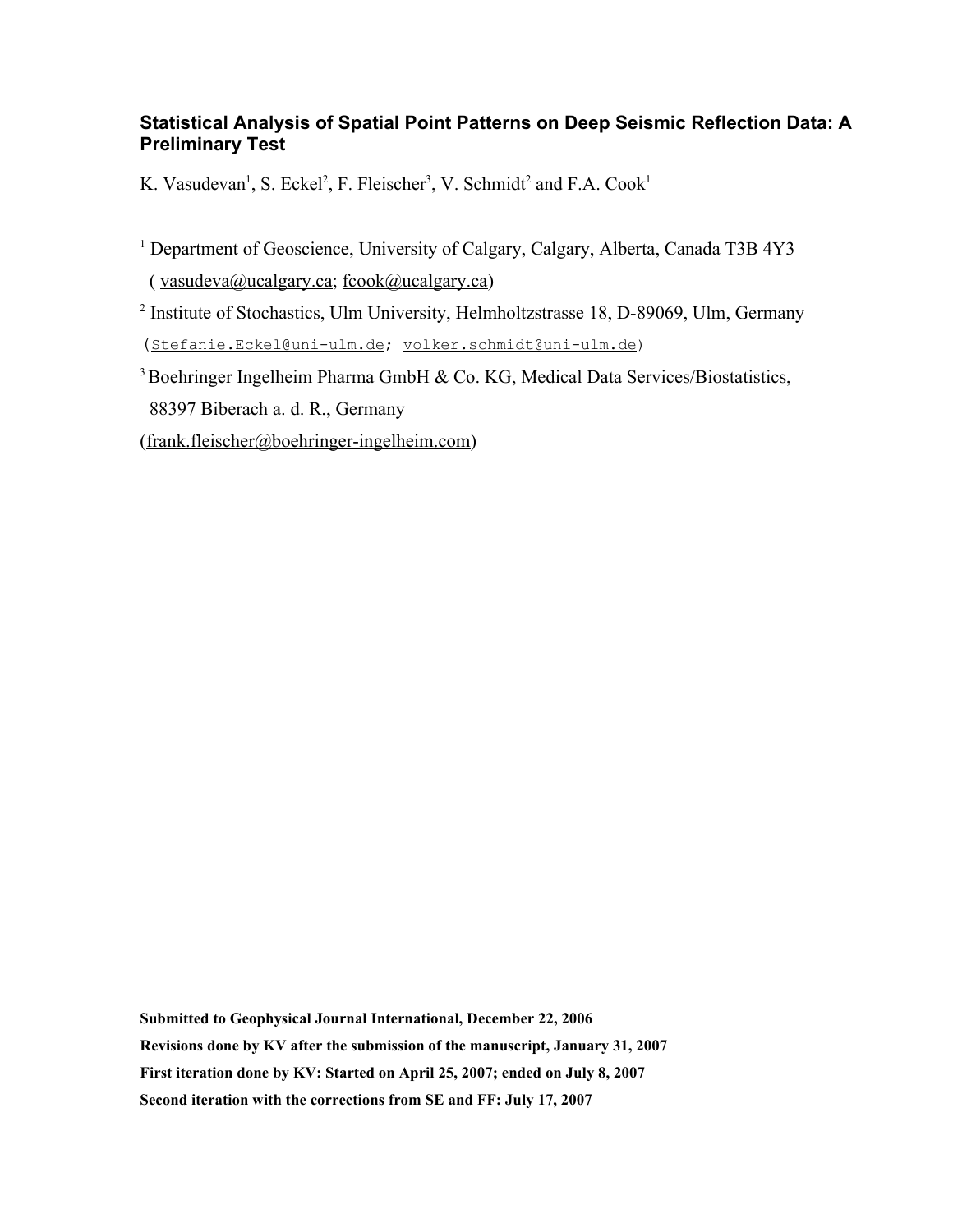## **SUMMARY**

Spatial point patterns generated from bitmaps of images of processed reflection seismic profiles are analyzed to quantify the reflectivity patterns. The point process characteristics for two different regions of a deep seismic reflection profile in northwestern Canada demonstrate that in both cases the points are not randomly distributed and that the point pattern distribution is different between the regions. The cluster effects for small point pair distances are stronger for the region of data where there is strong sedimentary layering than for the region where the layering is less distinct. As a result, it appears that future developments in point pattern analysis may provide a new tool for analysing spatial variations in reflection data.

**Key Words:** Deep Proterozoic Basin, Spatial Point Patterns, Point Process Characteristics, Estimation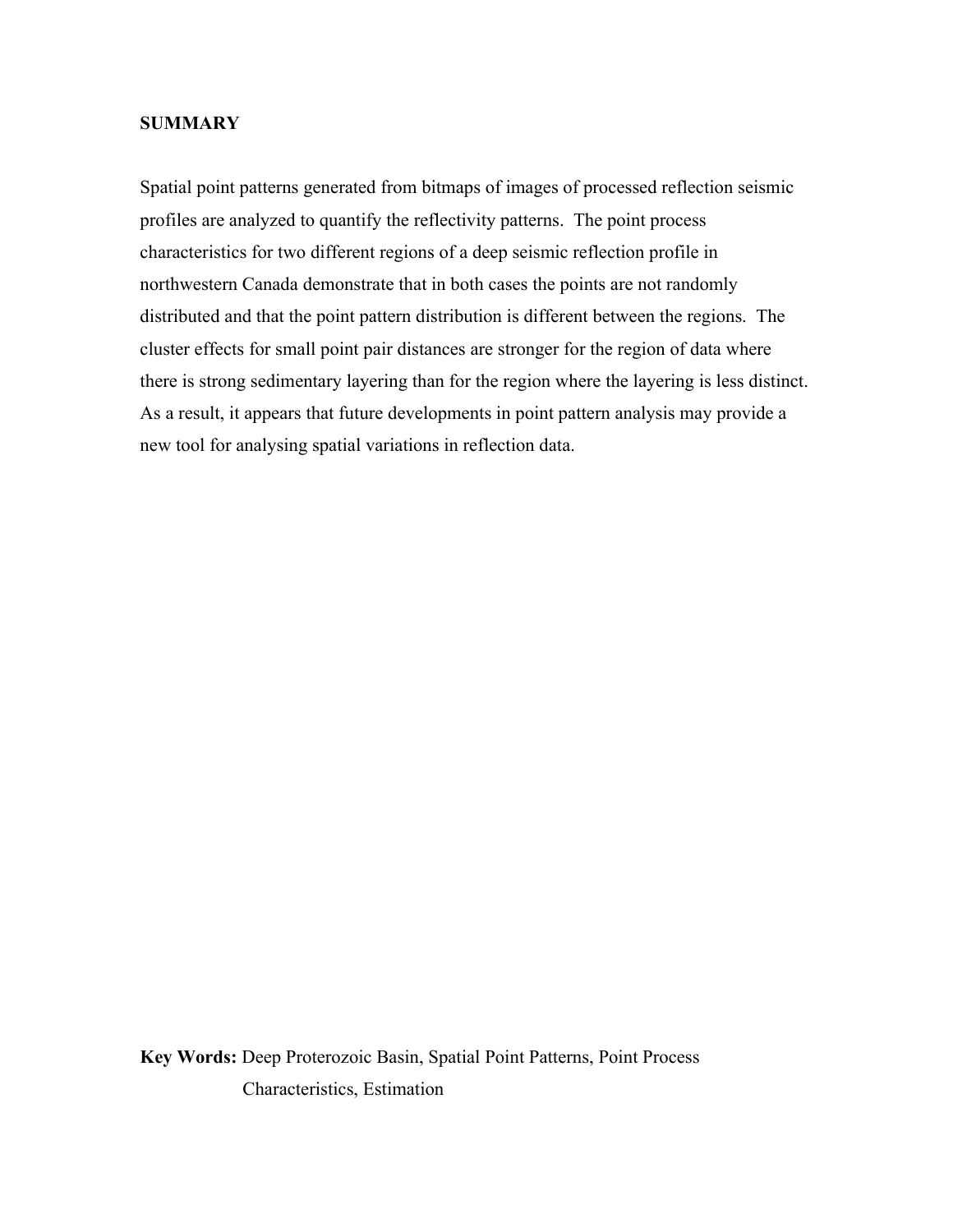## **1 INTRODUCTION**

The purpose of this paper is to present spatial point pattern analyses of seismic reflection data in an effort to enhance automated analyses of such images and to seek patterns that may not be obvious by visual inspection or by conventional pattern recognition techniques. While it should be possible to apply these methods to any digital data set (seismic in this case), we have chosen to use part of a regional deep seismic reflection profile recorded by the Canadian Lithoprobe program for the following reasons. First, the data have patterns that are reasonably well understood in terms of their geological context. Second, the data are of good quality, with numerous coherent reflections and pattern variations. Third, the profile represents a portion of a much larger data set (both locally and throughout Canada) that are available for further study if the results are encouraging. The major objectives are thus to determine whether or not seismic data processing schemes have significant difference in the behaviour of point process characteristics, and to establish whether or not discernible point process characteristics can be noted between different regions on seismic reflection data across a deep sedimentary basin.

One approach to quantifying patterns observed on binary images is spatial point pattern analysis. In the context of bitmaps, spatial point pattern analysis is concerned with analysis of locations of events. Events here refer to centres of gravity of coherent structures observed in bitmaps. The collection of events is called a point pattern. The analysis follows two main steps: One is to determine if the point pattern is a complete spatially random (CSR) process and two is to establish if there are point process models that fit the data. Spatial point pattern analysis is applied to data in different scientific disciplines (Mecke *et al*. 1994; Stanford & Referty, 2000; Mecke & Stoyan, 2000, 2005; Hirsch *et al.* 2000; Foxall & Baddeley, 2002; Scanlon *et al.* 2003; Lucio & Castelucio de Brito, 2004; Beil *et al*. 2005a, 2005b, 2006; Mecke & Arns, 2005; Fleischer *et al*. 2006a, 2006b; Mattfeldt *et al*. 2006). In geophysics, spatial point pattern analysis of earthquake data has been recently investigated (Veen & Schoenberg, 2005). In particular, Beil et al. (2205a, 2005b, 2006) and Fleischer et al. (2006a, 2006b) have shown that it is possible to derive the spatial point patterns from various types of microscopic images of data and to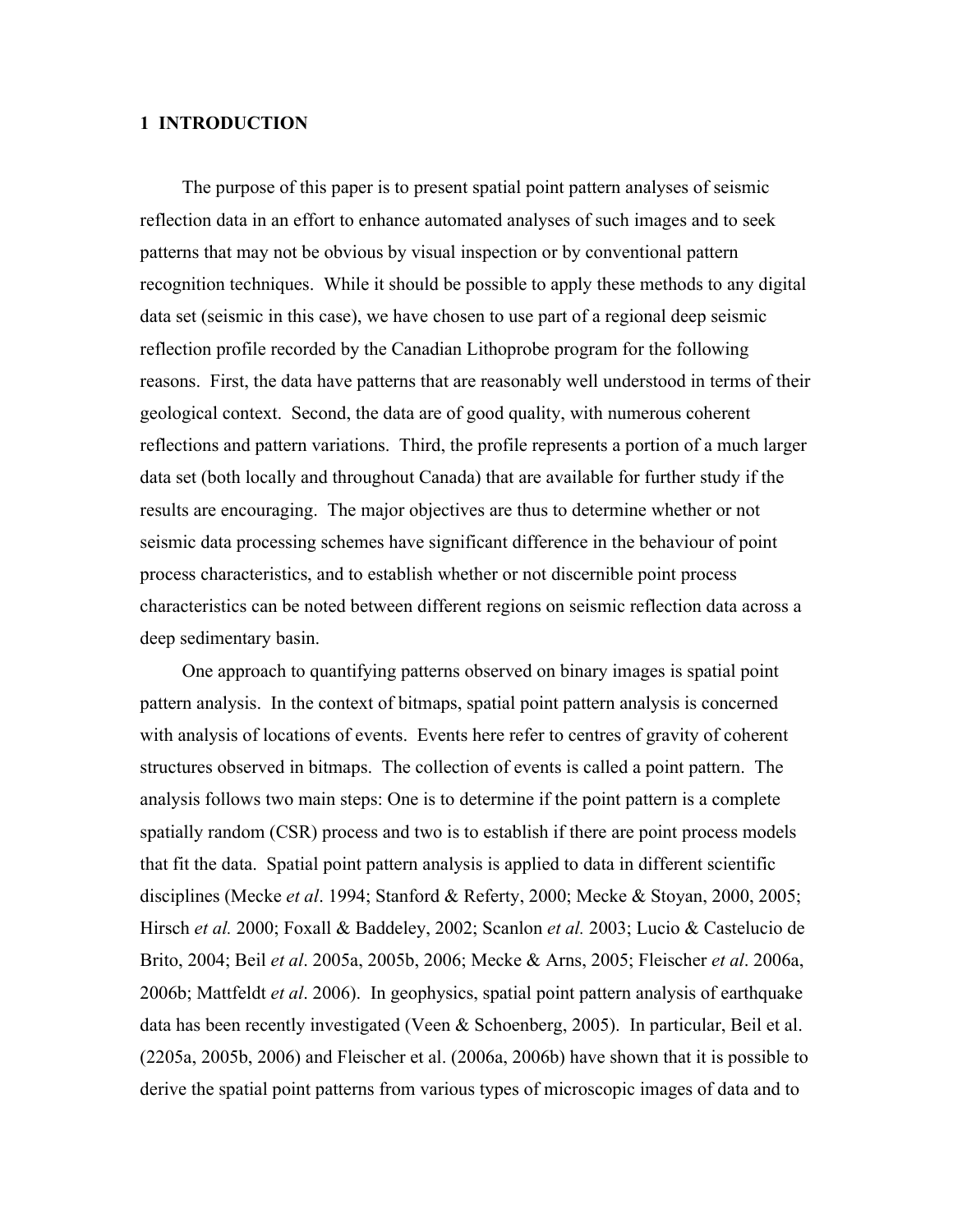analyse them using point process characteristics. For example, for the quantitative analysis of keratin filament networks of pancreatic cancer cells, Beil et al. (2005b) used scanning electron microscopy (SEM) images of cancer cells. They transformed greyscale SEM images into their binary form by using a threshold value corresponding to the mean greyscale value of the image. These images contain predominantly the keratin filament structures. Further, to reduce the noise in the filament networks, they carried out skeletonization of the images and pruning of the resulting linear structures. Subsequently, they analysed the spatial patterns of the structures present with spatial statistics tools to understand how the topology of the keratin filament networks of untreated cancer cells differ from the treated ones. With this in mind, we investigated whether or not we could generate spatial point patterns from processed reflection seismic data to use them to quantify the geometrical structure in the data with point process characteristics.

Final binary images of reflection seismic data used for interpretation have usually undergone a series of data processing steps, including seismic migration and coherency filtering and/or seismic skeletonization. Migration attempts to determine the true subsurface locations of the reflectors, and coherency-filtering (Neidell and Taner, 1971; Milkereit and Spencer, 1989; van der Baan and Paul, 2000) and seismic skeletonization enhance the signal to noise ratio of the data. Such binary images have been analyzed using classical statistics tools with a view to understand the geometrical patterns present in the data (Hurich, 1996; Cook *et al*. 1997, Li *et al*. 1997; Vasudevan & Cook, 1998; Rea & Knight, 1998; Hurich & Kocurko, 2000; Eaton & Vasudevan, 2004; Vasudevan *et al*. 2005). The processed binary images of the reflection seismic data are analogous to the processed binary images of the keratin filaments in that both are comprised of short and long linear segments, albeit the former has short and long curvilinear segments. Also, they have characteristic geometric patterns. Although the underlying processes causing the patterns in images of keratin filaments and reflection data are distinctly and totally different, extracting and analyzing the spatial point patterns from binary images of reflection seismic data is new, and hence, undertaken here.

Once spatial point patterns are extracted from binary images, the results can be subjected to modern analytical tools to arrive at a variety of summary statistics that may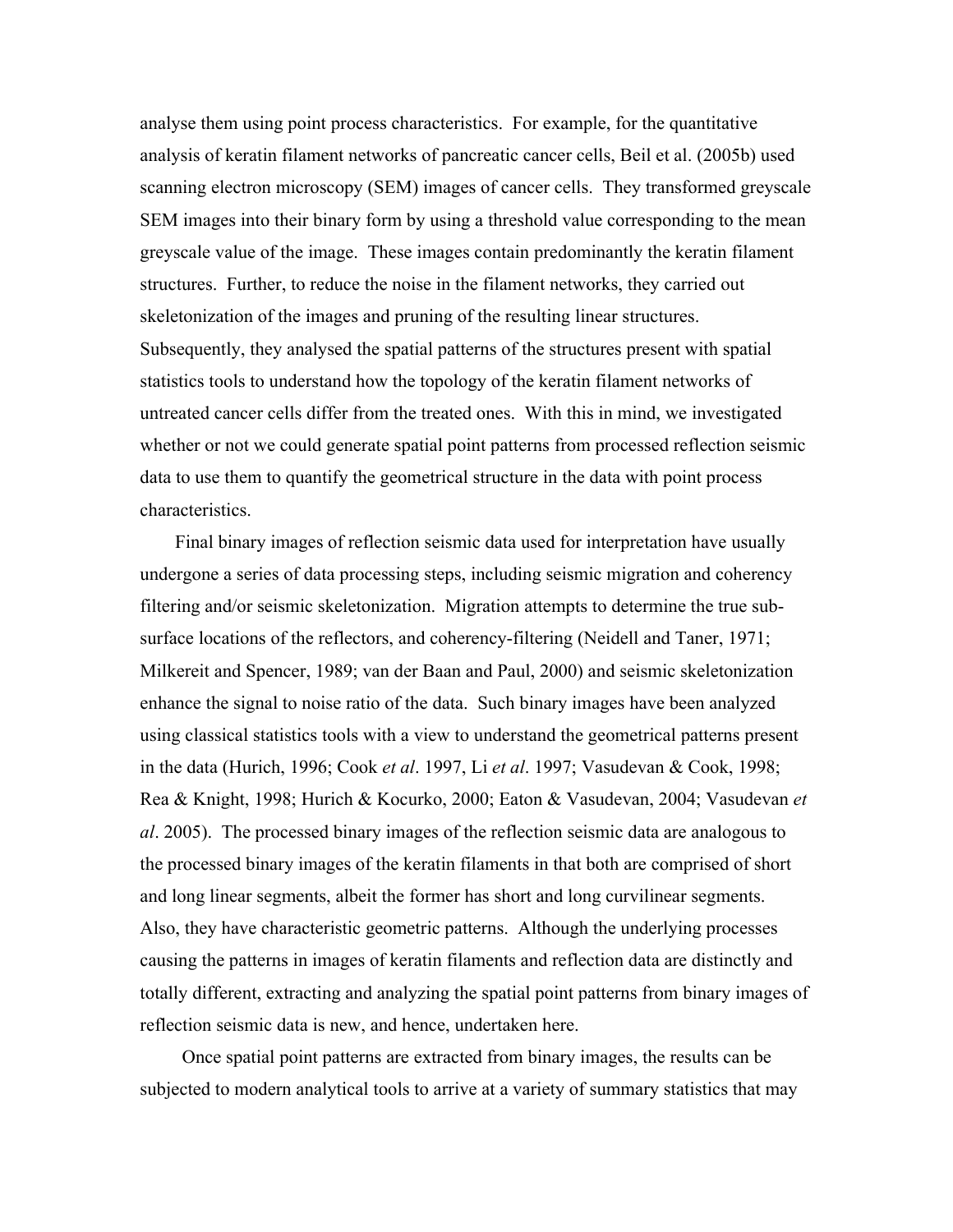provide new information (Ripley, 1976, 1977, 1981; Cressie, 1993; Stoyan & Stoyan, 1994; Stoyan *et al*. 1995; Diggle, 2003; Beil *et al*. 2005a, 2005b, 2006; Fleischer *et al*. 2006a, 2006b; Stoyan, 2006). The chosen seismic line segment (for the location map, see Figure 1) has been previously interpreted to provide an image of a Proterozoic (ca. 1.7- 0.7 Ga) Basin (Cook *et al*. 1999; Cook & Erdmer, 2005). While the reflection profile has all the earmarks of a deep basin, there are internal variations within the fabric of the basin that are not well understood. Quantifying these variations with spatial point pattern analysis is one of the objectives of this work. Furthermore, to understand the effect of the presence of noise in the data on the final conclusions, binary images from a stack profile without coherency filtering and/or migration are considered.

First, we begin by providing a brief description of point processes and approaches to modelling. Subsequently, we describe the data sets used in this study, the extracted point patterns, and present the results of the point pattern analysis and Monte Carlo tests on complete spatial randomness.

#### **2 POINT PROCESSES**

Spatial point patterns extracted from a data set describe locations of points observed in the space, in this case two-dimensional (2-D) space. These patterns are compared to those that are derived from a complete spatial random (CSR) process using modelling 'experiments'. For each model, point pattern characteristics are computed and used as 'fingerprints' to understand the model. In the final analysis, point pattern characteristics from known models are compared with those of the real data. Following are a few model descriptions.

#### **2.1 Model Descriptions**

For a complete spatial random process, each point is an "event" and events corresponding to such a process are independent. The number of events in any fixed observation window is Poisson distributed. Here, we use three different point process models corresponding to Poisson point process, Matern hard core point process, and Matern cluster point process. For each case, the definitions and estimators of point process characteristics that we used such as the pair correlation function and the *L*-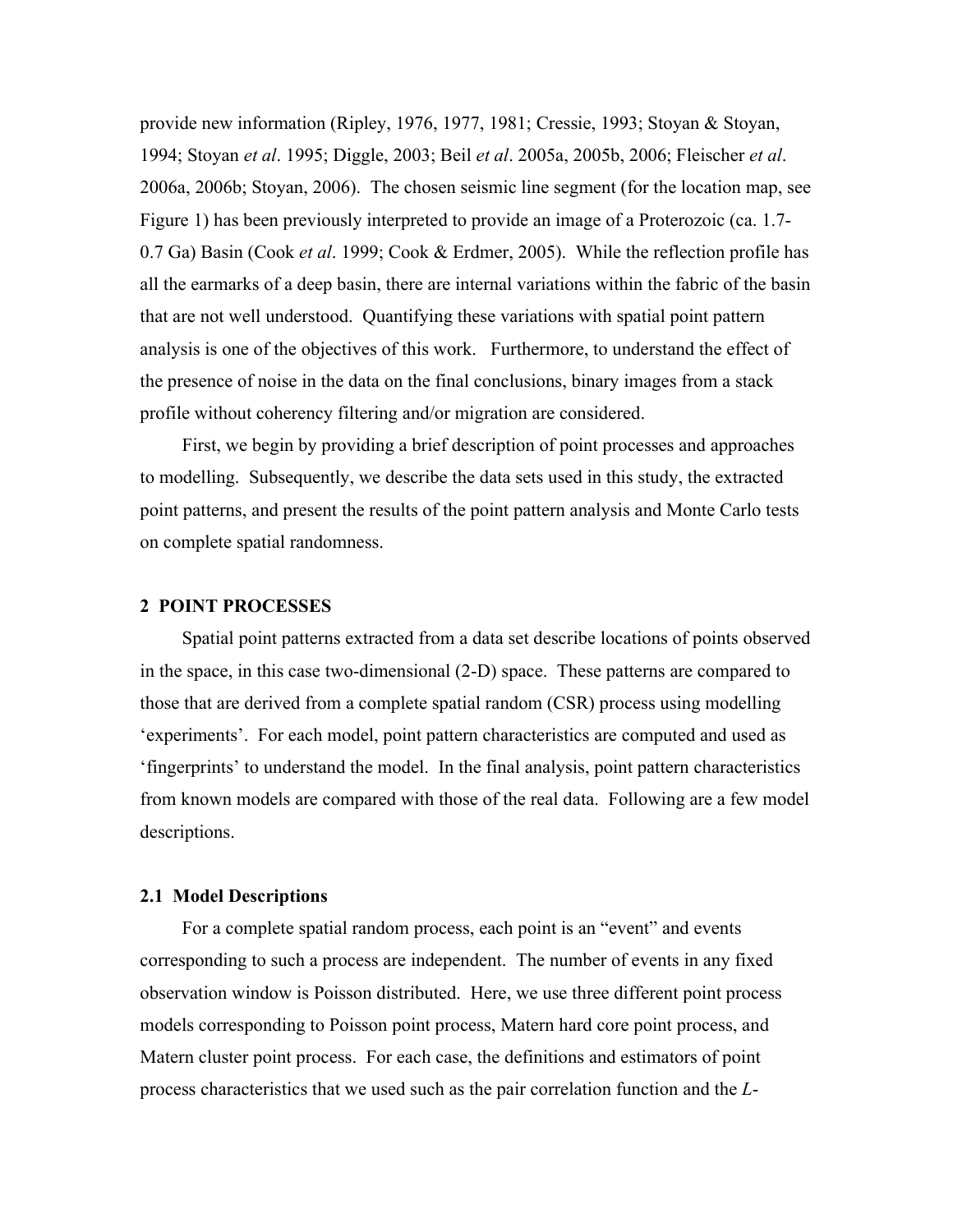function (defined below) are given in Appendix A. The realizations of the different point process models mentioned above and the parameters used for the simulations are summarized in Figure 2. The choice of parameters here is arbitrary and is to demonstrate how the point patterns are represented by the three different point process models.

### **2.1.1 Poisson point process**

The Poisson point process is used as a reference model. In a Poisson point process, points are independently scattered, implying complete spatial randomness. As a result, only a single parameter, the intensity  $\lambda$  (the mean number of points per unit area in the 2-D space), is necessary to characterize a (homogeneous) Poisson point process (Stoyan *et al.* 1995).

#### **2.1.2 Matern hard core point process**

For the Matern hard core point process the points are located in a more regular way than in the case of the Poisson point process. A possible principle for hard core processes is done by thinning the points of a Poisson point process (Figure 3a; Stoyan *et al*. 1995). This can be accomplished by considering a specified hard core distance. This means that all points which have a certain minimum distance to their nearest neighbour are retained. This may be interpreted to imply certain repulsion effects between the points. Two parameters describe a Matern hard core point process: the intensity,  $\lambda$  of the underlying Poisson point process and the hard core distance, *D*. Then, the intensity,  $\lambda_{MH}$  of the Matern hard core point process is given by (Stoyan *et al*. 1995, p.164)

$$
\lambda_{MH} = \frac{1 - e^{(-\lambda D^2 \pi)}}{D^2 \pi}.
$$

Such a hard core point process is shown in Figure 2b.

#### **2.1.3 Matern cluster point process**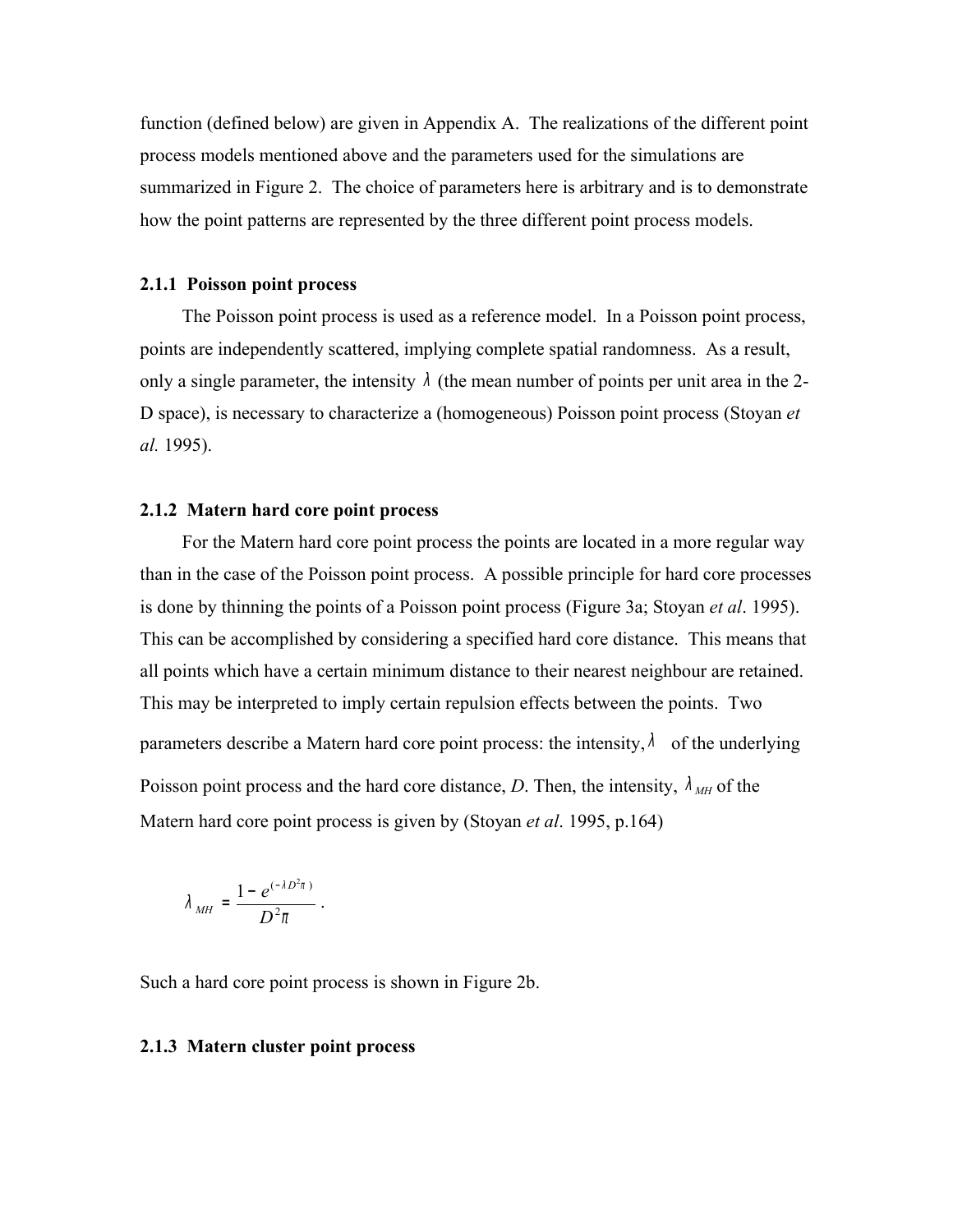In the case of the Matern cluster point process the points are attracted to each other. For the characterization of a Matern cluster point process, three parameters are necessary; the intensity,  $\lambda_p$  of the parent point process, which is given by a (homogeneous) Poisson point process, the radius *R* of the circular cluster areas and the intensity,  $\lambda_c$ , of the child point process within these circles around the parent points. The child point process is again a Poisson point process (Figure 3b). The intensity of the Matern cluster point process,  $\lambda_{MC}$  is given by

$$
\lambda_{MC} = R^2 \pi \lambda_p \lambda_c.
$$

### **2.2 Point process characteristics**

Mathematical methods to determine differences or common grounds of point patterns are based on point process characteristics. Point process characteristics such as the pair correlation function and the *L*-function are widely used in the statistical analysis of spatial point patterns. They are second-order functions of the inter-point distance, *r*. Their functional values indicate the kind of interaction between points prevailing at a certain distance. The interaction, by definition, here refers to attraction (clustering) or repulsion. For certain distances, neither attraction nor repulsion may be present. They offer the possibility to obtain not only qualitative knowledge about the spatial structure of such point pattern, but to quantify them for specific regions of point pair distances.

#### **2.2.1 Pair correlation function**

The pair correlation function,  $g(r)$  gives information about the (relative) frequency of point pairs with a certain distance, *r*. In the case of complete spatial randomness, the pair correlation function satisfies  $g_{Poisson}(r) = 1$  for all *r*. The inequality  $g(r)$  >1 indicates clustering of point pairs with distance, *r*, in relation to complete spatial randomness, where  $g(r)$  < 1 indicates repulsion.

For a Matern cluster point process an analytical formula for the theoretical pair correlation function,  $g_{MC}$ , is known. The function,  $g_{MC}$ , has the shape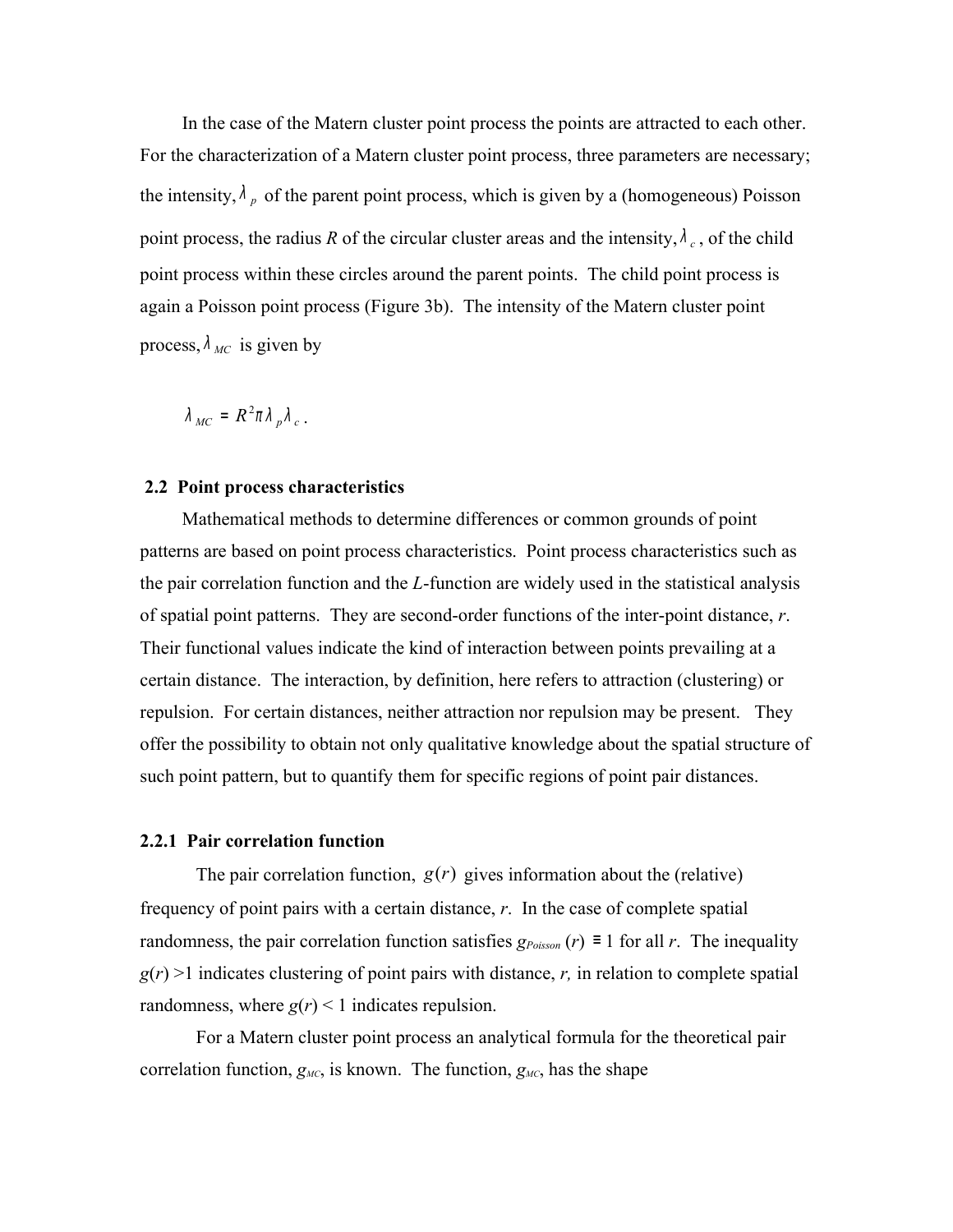$$
\frac{2}{\pi^2 R^2 \lambda_p} \left[ \arccos \frac{r}{2R} - \frac{r}{2R} \sqrt{1 - \frac{r^2}{4R^2}} \right] \qquad \text{for } 0 \le r \le 2R
$$
  
g<sub>MC</sub> (r) = 1 +  $\begin{cases} 0 & \text{for } r > 2R. \end{cases}$ 

and is plotted in Figure 3c.

## **2.2.2** *L***-function**

The *L*-function is a scaled version of Ripley's *K*-function. Ripley's *K*-function (or the reduced second moment function) is defined by the mean number of points within distance, *r* from an arbitrary point of the point process divided by the intensity,  $\lambda$ . In its place, a modified form of Ripley's *K*-function, the so-called *L*-function is used here (see Appendix A). By definition, the *L*-function is given as

$$
L(r) = \sqrt{\frac{K(r)}{\pi}}.
$$

In the case of complete spatial randomness the *L*-function satisfies  $L_{Poisson}(r) = r$ , i.e. *L*<sub>Poisson</sub>  $(r)$  –  $r \equiv 0$ . Because of this, the slope of the estimated difference  $L(r)$  – *r* is useful for analytical purposes, where a positive (negative) slope indicates clustering (repulsion) of point pairs with distance, *r*.

In the case of a Matern cluster point process the formula for the theoretical *K*function is given as

$$
2 + \frac{1}{\pi} [(8z^{2} - 4) \arccos z - 2 \arcsin z + 4z \sqrt{(1 - z^{2})^{3}} - 6z \sqrt{(1 - z^{2})} ] \quad \text{for } r \le 2R
$$
  

$$
K_{MC}(r) = \frac{\pi r^{2} + \frac{1}{\lambda p}}{\lambda}
$$
  
1  
for  $r > 2R$ .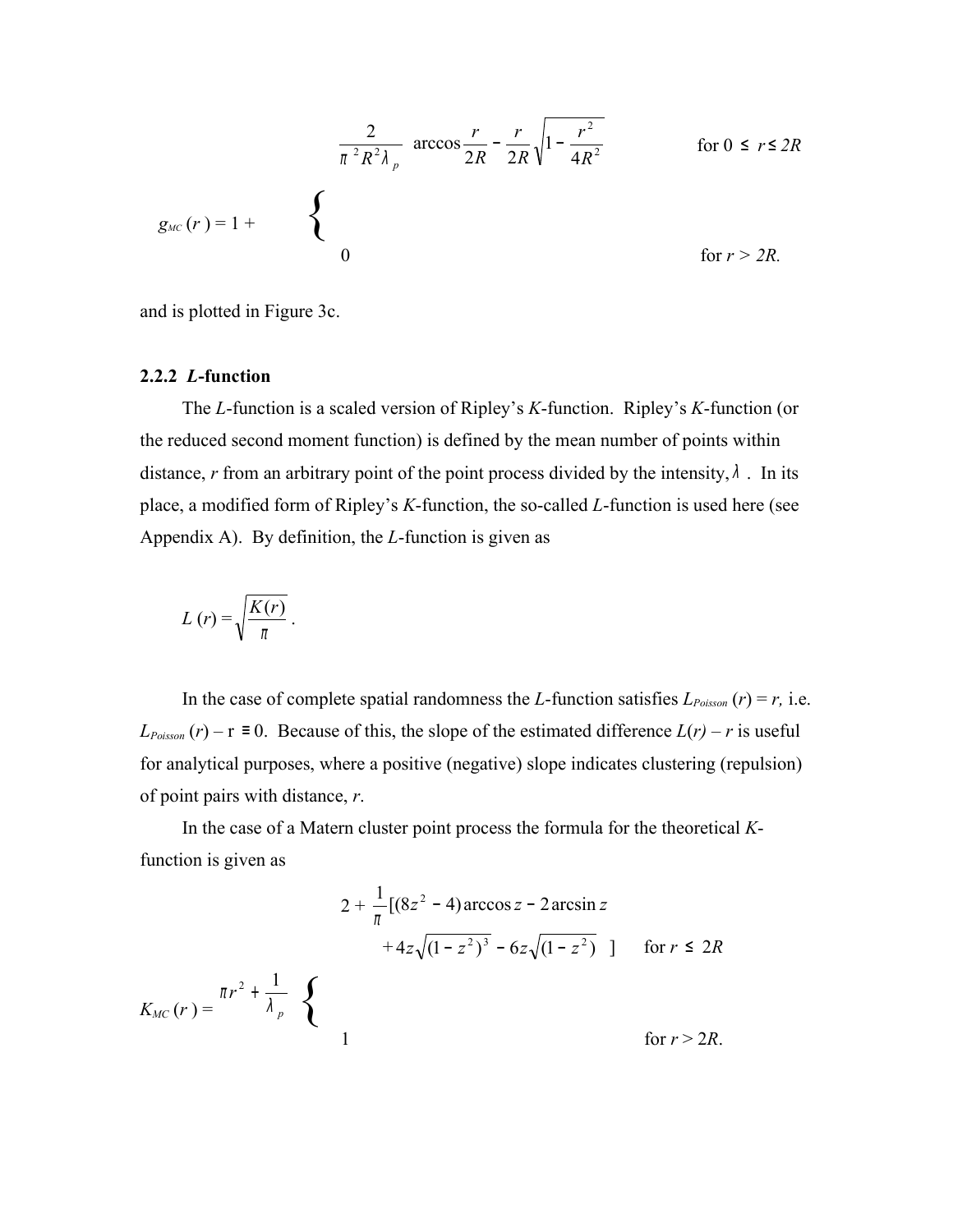where *z* is defined as *R r* 2 . A plot of the theoretical  $L_{MC}(r) - r$  function is shown in Figure 3c.

For the realizations of the different point process models in Figure 2, the pair correlation function  $g(r)$  and the  $L(r) - r$  functions are estimated and displayed in Figure 4. From an interpretation point of view, the *g*(*r*) function for the Poisson point process (Figure 4a(i)) shows an undulating structure around  $g(r) = 1$ . The slight hills and valleys above and below the constant,  $g(r) = 1$  indicate clustering or repulsion over a certain domain of *r* values respectively. For the Matern cluster point process model, the *g*(*r*) curve, as in (Figure 4a(iii)), shows clustering over a wide range of *r* values. For large *r* values,  $g(r)$  values are negative suggesting repulsion. The Matern hard core point process for *g*(*r*) reveals a strong repulsive behaviour over a certain range of *r* values before settling into an undulating behaviour, similar to the behaviour of the Poisson point process model (Figure 4a(ii)). In the case of the  $L(r) - r$  curves (Figure 4b),  $L(r) - r = 0$ for a given *r* demarcates clustering from repulsion. For the Poisson point process model, the  $L(r) - r$  curve in Figure 4b(i) is hovering around 0, as the theory suggests. For the Matern hard core process model used, the  $L(r) - r > 0$  over a wide-range of *r* values, implying clustering (Figure 4b(iii)).

## **3 DESCRIPTION OF THE DATA SETS**

The seismic data were acquired in 1996 as part of Lithoprobe's SNORCLE (Slave Northern Cordillera Lithospheric Evolution) transect (see Figure 1 for the study area). The acquisition and processing parameters were described in Cook *et al*. (1999); the data presented here are the final coherency filtered results, one a coherency-filtered stack, and the other a coherency-filtered, migrated, and coherency-filtered stack. Interpretations of the latter profile were also described by Cook *et al*. (1999); the focus here is on one segment of the data that crosses a buried Proterozoic basin (called the Fort Simpson basin by Cook *et al*. 1999) in which the subsurface layering (probably sedimentary in origin) deepens and thickens westward (Figures 5a and 5b). The base of the basin is marked with a grey dashed line in Figure 5a.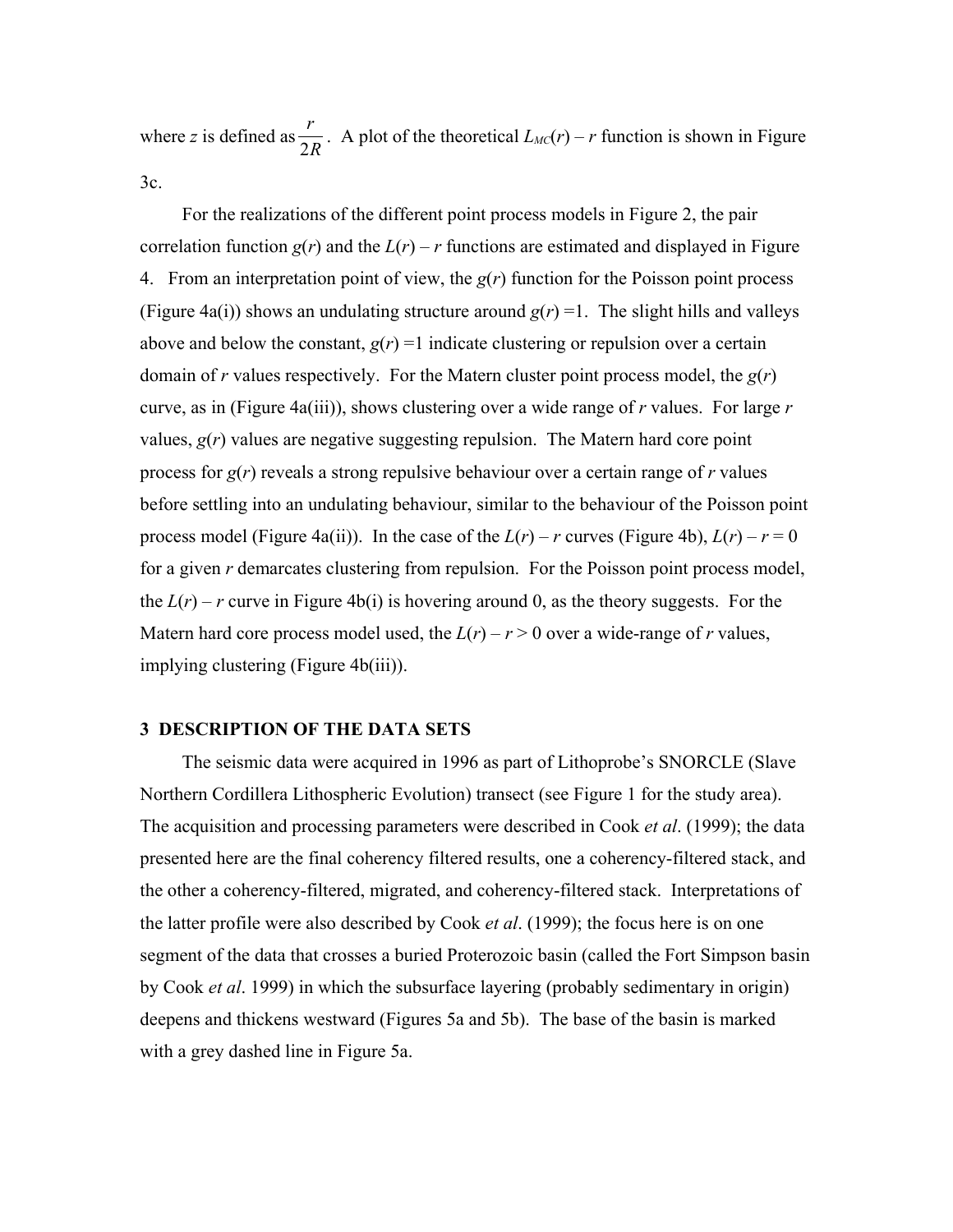The Fort Simpson Basin is formed as a result of extension of the lithosphere following the development of the Wopmay Orogen at about 1.84 Ga. The basin is imaged as a west facing monocline with at least 20 km of subsurface relief. The base of the monocline is delineated by reflection that dips about 20 degrees to 30 degrees westward from about 1.0 s at the east end to about 8.0 s (about 20 km) near the west end of the profile where it flattens. In both profiles (Figures 5a and 5b), the layering of the Fort Simpson Basin along its eastern ramp is representative of a typical sedimentary basin.

The thickness of the crust decreases systematically with the westward increasing thickness of the Fort Simpson Basin layers. This is almost certainly related to the extensional thinning of the basement during basin development. This base of the crust (reflection Moho) rises eastward beneath the basin and is therefore at least as old as the Fort Simpson Basin. The probable lateral (north-south) extent of this basin, or basins, is suggested by interpretation of potential field anomalies to be at least 1200 km (Cook *et al*. 1998), and yet there is almost no surface expression (e.g. outcrop) of layers associated with it. This is a major reason that application of new pattern recognition techniques may assist in enhancing our knowledge of it.

The choices of the coherency-filtered stack along with the coherency-filtered, migrated, and coherency-filtered stack are made to understand differences in point process characteristics arising out of differences in processing schemes. The main difference in processing schemes is the post-stack migration step. Also, to examine differences in basin characteristics of the data, we looked at six segments of the data, two from the coherency-filtered stack data and four from the coherency-filtered, migrated, and coherency-filtered stack (areas indicated in rectangular boxes in Figures 5a and 5b). The segments are from a shallow and a deep part of the basin with differences in the structures, as evidenced in the bitmaps used for seismic interpretation. For both the shallow and deep parts of the migrated stack, we considered an additional segment to account for lateral variations in the migrated structure. The size of the windows is kept large to accommodate distinctly different reflectivity characteristics but small enough to be able to do analysis of the entire image frame. The choice of location of the windows is dictated by the marked differences in reflectivity patterns both at the shallow and deep sections of the data.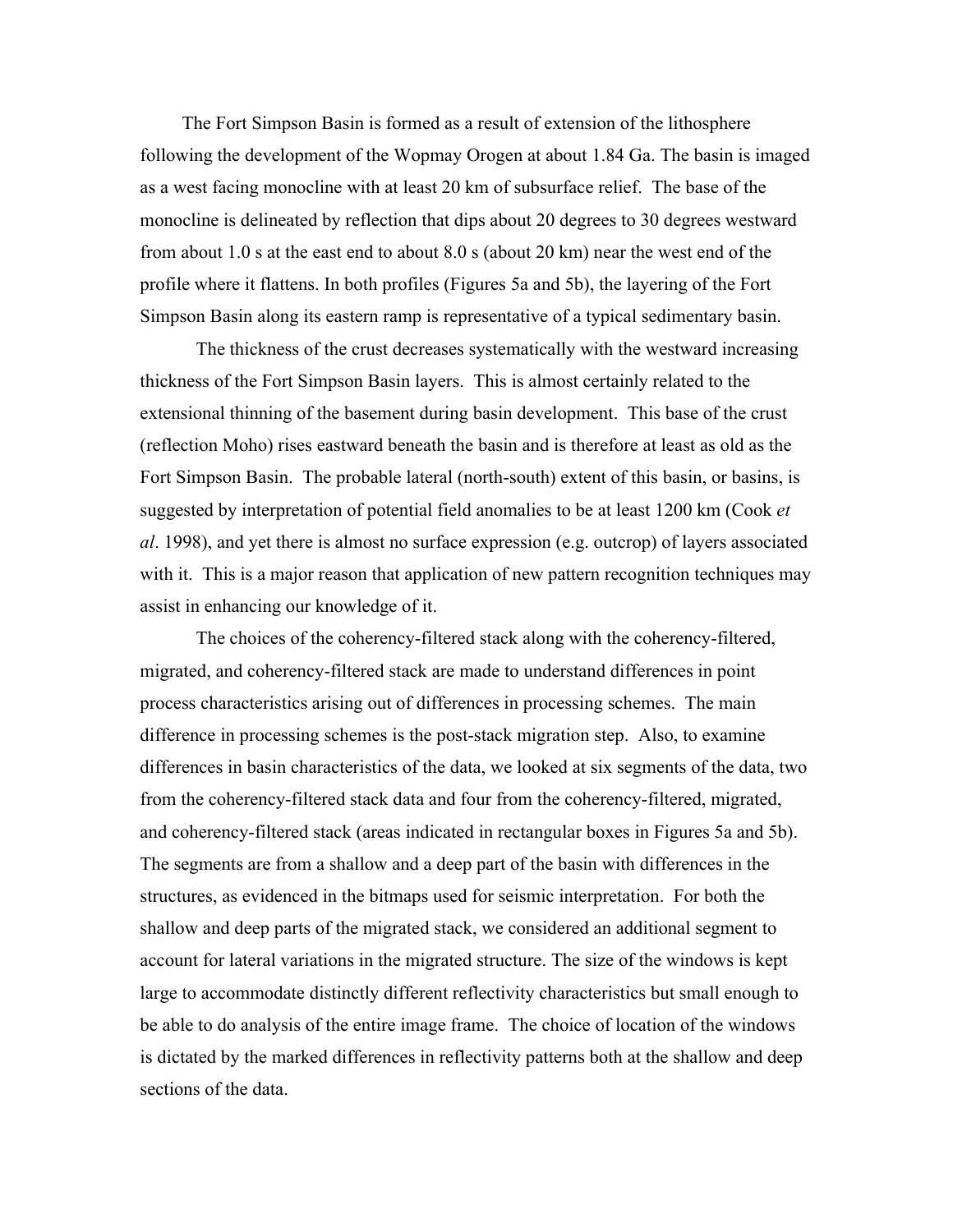Further, to elucidate what impact the noise level in the data would have on the point pattern analysis, stack of the data without any coherency-filtering and migration is included in this study.

## **4 DATA ANALYSIS**

We carried out the analysis of the six segments of data (Figure 6) by examining objects in binary images. We define an object as a set of pixels which are connected to each other (Figure 7). The line segment shown in this figure is an object. After some testing with 4-pixel and 8-pixel neighbourhoods, we used the 8-pixel neighbourhood, i.e., pixels on the left and right side, directly below and above and diagonally connected pixels (Beil *et a*l. 2005b). The centre of gravity of the object leads to a "point". We generated point patterns by building the centres of gravity of the detected objects in a given binary image. In this paper, the extracted points do not carry appropriate weights corresponding to the size of the object. Although the measures taken here are restrictive, the points thus defined are adequate in this exploratory point pattern analysis.

In order to analyze the point patterns we used point process characteristics. In the initial phase of this work, we assumed stationarity and isotropy of the underlying point process and hence, were not subjected to usual statistical tests. In other words, the point processes were assumed to be invariant under translation (stationarity condition) and invariant under rotation (isotropy condition) for the segments of data investigated here. While we assumed the point patterns to be stationary, we verified the isotropy assumption by examining the angular distribution of point pairs within all of the six segments chosen for study here (see Section 5.1). In this study, we focused on two functions for point pattern analysis, the pair correlation function and the *L*-function. Formal definitions of these functions, examples of models for specific point processes, as well as descriptions of estimators used here are provided in Section 2 and Appendix A.

Following the definitions of the pair correlation function and the *L*-function, the investigated data from six segments show certain patterns that appear not to conform to a complete spatial random (CSR) style. However, any rejection of CSR requires hypothesis testing. To this end, we conducted a series of Monte Carlo tests (Appendix B) to test the null-hypothesis that the obtained point pattern was a realization of a Poisson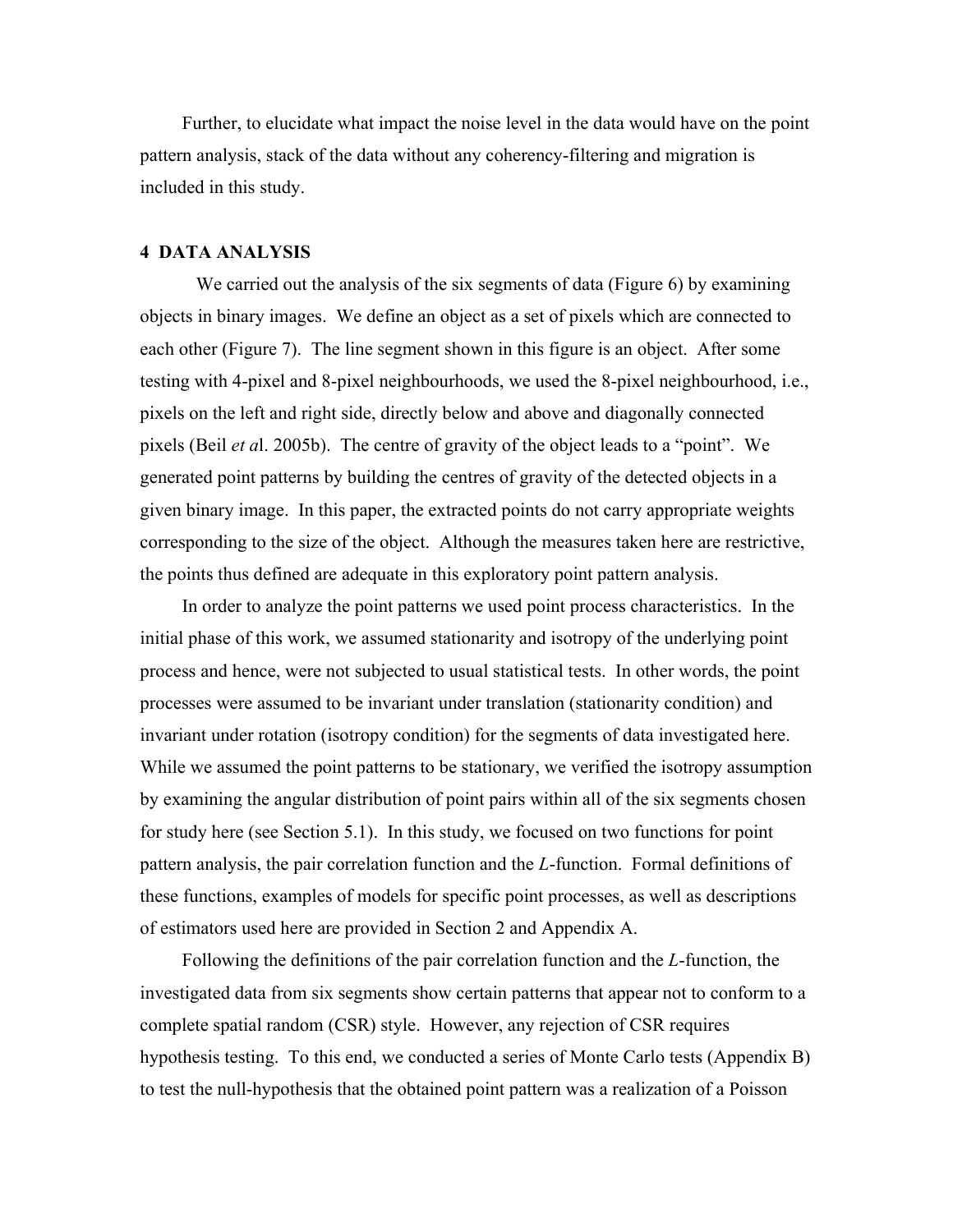point process. Furthermore, we computed *r*-wise confidence intervals (Appendix C) for the pair correlation function and the  $L(r) - r$  function of the Poisson point process with the same (estimated) intensity. For numerical computations done in this work, we used the GeoStoch library of software (Mayer et al. 2004; http://www.geostoch.de).

## **5 RESULTS**

#### **5.1 Point patterns**

For all objects in the images shown in Figure 6, we used the procedure outlined in the previous section to compute their centres of gravity. Each coherency-filtered segment is looked upon as an object. The centre of gravity of the object, which is a point, is determined by using the 8-point neighbourhood. Regardless of the length and curvature of the coherency-filtered segment, there is only one point associated with it. The 2-D space is filled with points from such an extraction procedure. The resulting point patterns are displayed in Figures 8a to 8f. These are the spatial point patterns that we subject to detailed point pattern analysis.

The angular distributions for the two regions with each region represented by three segments are shown as rose diagrams in Figures 9a to 9f. Although there are indications of elements of anisotropy with the shallower region represented by 6a, 6b and 6c, we assumed all of them to satisfy the isotropy condition in this work.

## **5.2 Intensity**

The estimated intensities of the point patterns are shown in Table 1. From the table, it is evident that the intensities are different for the two regions bearing six segments of data. However, within each region, the two different post-stack processing schemes offer intensity values that are close to each other.

## **5.3 Estimated pair correlation function**

The bandwidth *h* plays an important role in estimating the pair correlation function *g*( *r*) which uses an Epanechnikov kernel (see Appendix A for details) for smoothing.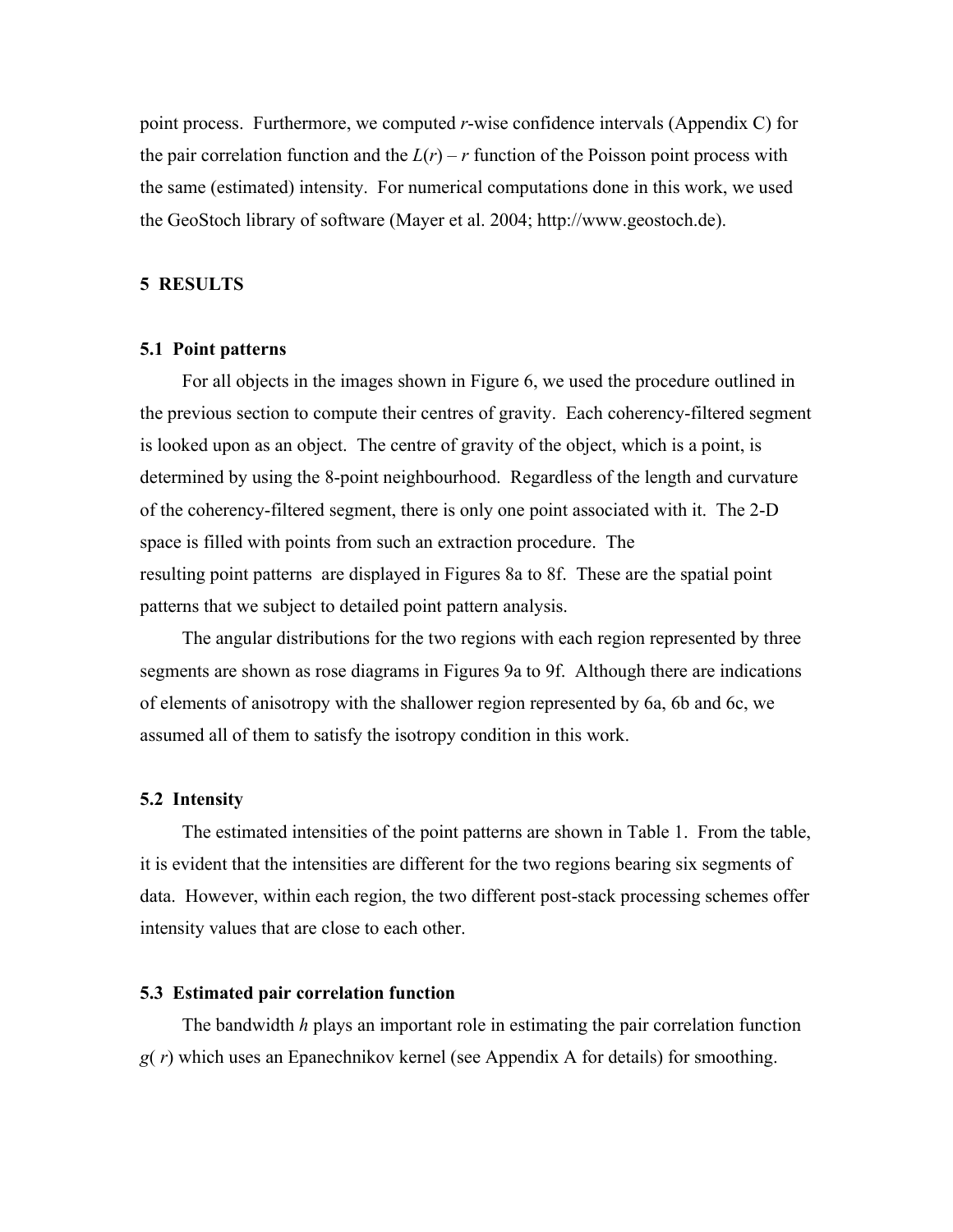We used the bandwidth  $h = c \frac{1}{\lambda}$  with the smoothing parameter,  $c = 0.15$ , based on the suggestions in Stoyan  $\&$  Stoyan (1994). A value of  $c=0.1$  refers to weaker smoothing of  $g(r)$  and a value of  $c=0.2$  stronger smoothing of  $g(r)$ . The graphs of the estimated pair correlation functions  $\hat{g}(r)$  are shown in Figure 10a. A cursory glance of the Figure 10a suggests that the three graphs for region 1 (graphs i, ii and iii) are significantly different from the three graphs for region 2 (graphs iv to vi). The relative frequency of point pairs with distances  $r \in (2,20)$  is much larger in region 1 than in region 2. Thus the locations of the objects are more clustered in region 1 than those in region 2.

From Figure 10a, it appears that there is a small hardcore distance of a few pixels between the objects due to their size. Then, all the curves in Figure 10a show an increase above a level of 1. This indicates the presence of a cluster effect for the centres of gravity in the images. As *r* increases the graphs converge slowly against the theoretical graph of the pair correlation function corresponding to a situation of complete spatial randomness. For region 1, there seems to be no interaction between the points with distances  $r > 25$ , whereas for region 2, no interaction between the points sets in for distances  $r > 10$ .

#### **5.4 Estimated** *L***-function**

The graphs of the estimated function,  $\hat{L}(r)$  – r, are shown in Figure 10b. They suggest that there is a clear difference between region 1 and region 2 in terms of the behaviour of the *L*-function as a function of *r*. Graphs (iv) to (vi) of Figure 10b indicate that the *L*-function curves have a positive slope for small *r* values, pointing to deviation from complete spatial randomness. For large *r* values, the *L*-function curves converge towards zero, with the exception of Figure 10b(vi), suggesting the presence of complete spatial randomness. The graph of region 2b (vi in Figure 10b) always runs above level zero for large values of *r* which needs further investigation.

All graphs of Figure 10b show the same qualitative behaviour as those of Figure 10a. First, there is a hardcore distance of about 1.5 pixels between the objects, since  $\hat{L}(r)$  − *r* = − *r* for 0 ≤ *r* ≤ 1.5. Then the  $\hat{L}(r)$  − *r* curves rise above level zero which shows the attraction effects for these distances. As *r* value continues to increase, all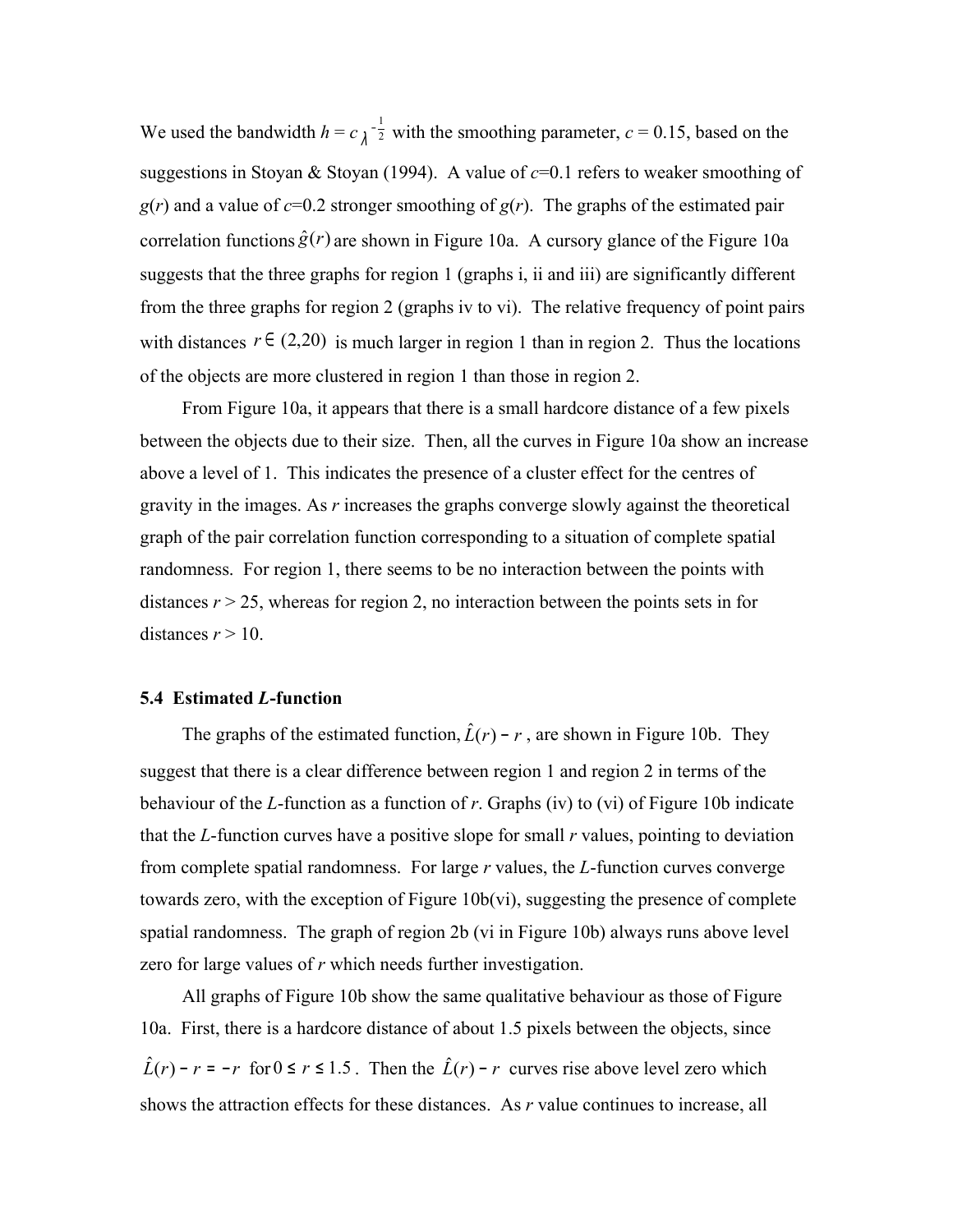curves tend to go towards a value of 0 for  $\hat{L}(r)$  – r, indicating the onset of complete spatial randomness. For larger distances with  $r > 50$  the computed values of  $\hat{g}(r)$  and  $\hat{L}(r)$  – *r* are less reliable, i.e. less meaningful, because only a few point pairs with such a distance exist due to the sizes of the images. The *L*-function curve in Figure 10b(vi) always runs above level zero. This is interesting because the spatial pattern of the data shown in Figure 7f of the segment of the data chosen is in the neighbourhood of spatial point patterns shown in Figures 7d and 7e, and one would expect a similar *L*-function behaviour for the point patterns represented in Figures 7c, 7d, and 7e. Hence, the observation made with Figure 10b(vi) defies explanation and needs further study.

Also related to the processing question is whether or not the point process statistics computed for point patterns derived from the stack profile which has undergone neither coherency-filtering nor migration nor any other post-stack processing, would differ significantly from the results described in sections 5.2 to 5.3. In response to this question, we selected a shallow and a deep segment from the stack profile (Figures 11a and 11b) in the vicinity of the segments analyzed earlier (segments 5a and 5d from Figure 5). The point patterns extracted from the binary images for Figures 11a and 11b are shown in Figures 11c and 11d respectively. The estimated pair-correlation function, *g*(*r*), and  $L(r) - r$  function have shapes (Figure 11e and 11f) similar to what are observed for segments 5a and 5d, as noted in 10a(i) and 10b(i), and 10a(iv) and 10b(iv). However, there is a reduction in the highest value for both  $g(r)$  and  $L(r) - r$  functions. Also, the range of '*r*' values over which the clustering occurs is altered.

The estimated intensities of the point patterns for both the shallow and deep segments of the stack data (Table 1) are roughly the same, unlike the results observed in the case of the coherency-filtered and migrated stacks.

## **5.5 Monte Carlo tests on CSR**

Spatial point patterns observed in data are customarily null-hypothesis tested for complete spatial randomness (Besag & Diggle, 1977; Gignoux *et al*. 1999; Diggle, 2003; Lucio *et al*. 2004; Lancaster & Downes, 2004), i.e. whether or not the points in the observed spatial point patterns derived from the data are distributed independent of each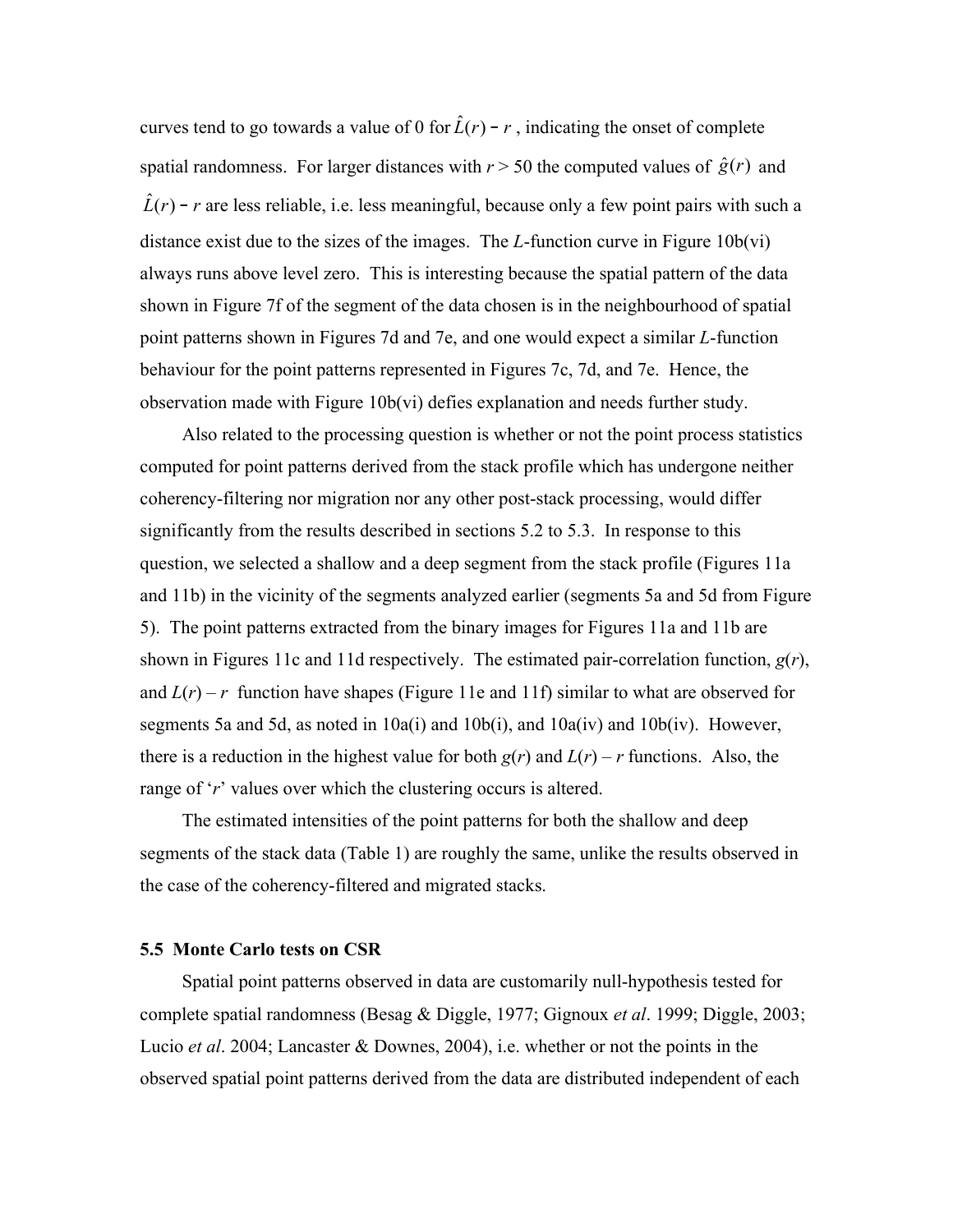other and conditionally independent. We performed the Monte Carlo (rank) test on CSR for all images, using the pair correlation function and the *L*-function, with a choice of 5% as the significance level (see Appendix B). We used *r* values from 0.5 to 100 with an increment of 0.5. We summarize the results in Table 2 for the pair correlation function and *L*-function. The null-hypothesis is rejected in all cases, except for the *L*-function of the point patterns shown in Figures 8d, 11c and 11d, although the ranks are very close to the rejection region over a certain range of 'r' values. The rejection of null-hypothesis suggests that the points in the point patterns given in Figure 8 are not completely spatially random.

## **5.6 Confidence Intervals**

In addition to the Monte Carlo tests, we computed *r*-wise confidence intervals, i.e. 5% upper and 5% lower bounds (see Appendix C). The point pattern can be regarded as a realization of a Poisson point process if the curve of the estimated characteristic runs inside the bands; otherwise, it is less likely that the point pattern is completely spatially random. We computed the confidence intervals for the  $L(r) - r$  function and the pair correlation function,  $g(r)$ . Figures 12 and 13 indicate that the point patterns observed in image segments are not random. It is important to note, however, that the point pattern characteristics for regions 1 and 2, are not inside the confidence interval bands for small point pair distances, *r*.

Figure 14 illustrates the computed r-wise confidence intervals for both *g*(*r*) and *L*(*r*) – *r* functions for the stack case. Figures 14a and 14b support the point patterns for the shallow segment to favour strong clustering over a range of '*r*' values. However, the results for the noisier, deeper part, shown in Figures 14c and 14d, indicate very weak clustering.

#### **6 DISCUSSION**

For the two point pattern characteristics that we investigated, we note clear differences in results not only in the two processing schemes done to the reflection profiles but also in the two regions from where the data originated (see Figures 8 and 10). The differences in the processing schemes manifest themselves in the values of the pair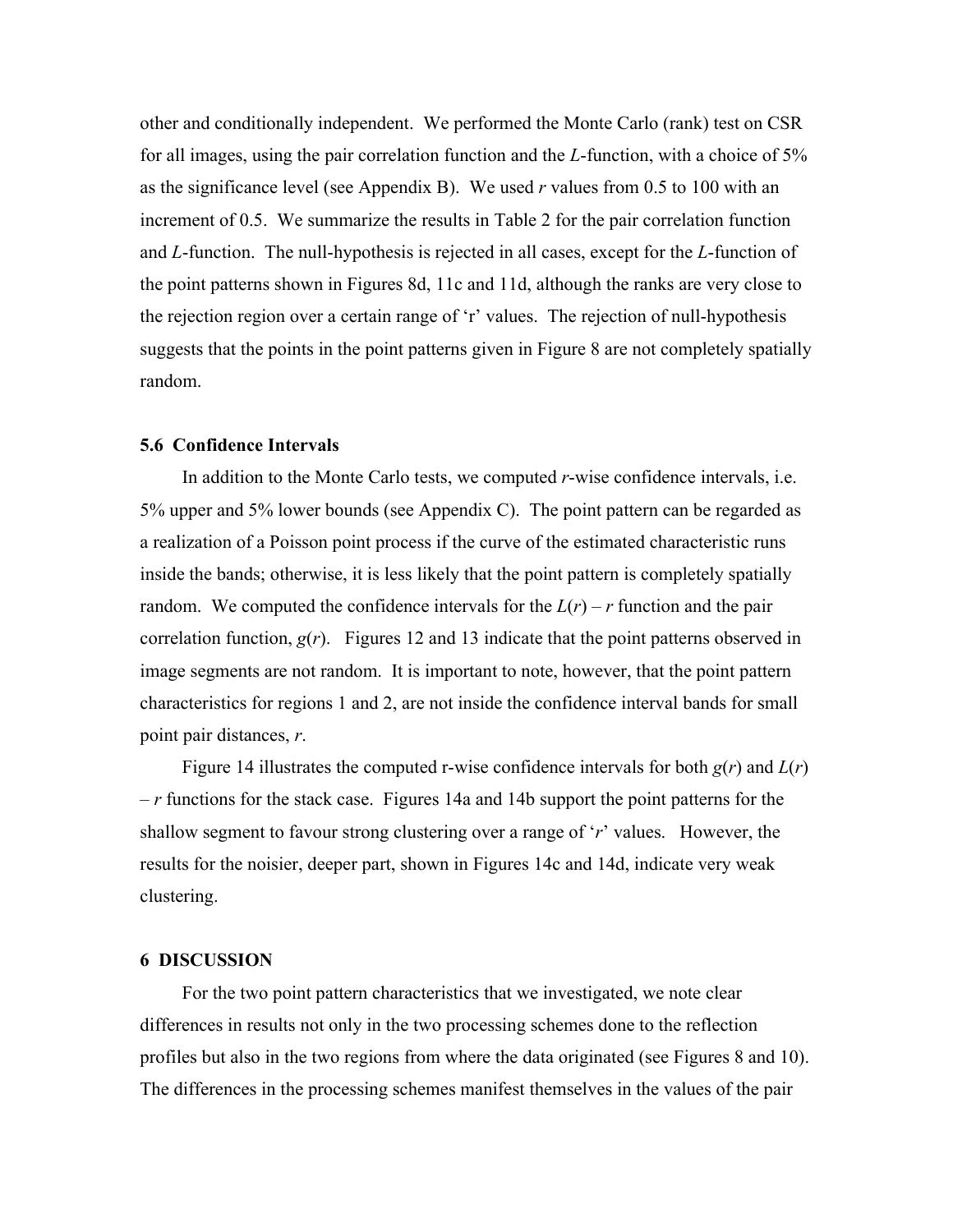correlation function for small *r* values. Coherency-filtered, migrated, coherency-filtered stacks appear to have larger values of  $g(r)$  and  $L(r)$  - r for small r values than coherencyfiltered stacks (Figure 10). This observation should not be surprising since seismic migration acts as a spatial filter of the data. Most importantly, we observe that the spatial point patterns from region 1, regardless of the type of processing applied to it, lead to *g*(*r*) values greater than 1 for small to intermediate *r* values (Figures 10a(i) to 10a(iii)), and a positive slope for  $L(r)$  values for small to intermediate *r* values (Figures 10b(i) to 10a(iii). This observation is in line with strong sediment layering noted in the shallow part of the data. However, this is not found to be completely true with the data from region 2 (Figures  $10a(iv)$  to  $10a(vi)$  and  $10b(iv)$  to  $10b(vi)$ ). Low values of the point process characteristics suggest the attenuation or removal of the signature of the sedimentary layering at depths where the region 2 is present.

The presence of noise in the data with the stack example reveals marked differences in the point pattern characteristics between the shallow and the deep zone, similar to what is observed with the coherency-filtered data. The difference between the stack and the coherency-filtered data lies in the strength of the frequency of the  $g(r)$  and  $L(r)$  -  $r$ functions with values larger for the coherency-filtered data than for the stack data.

Since the present approach based on point process characteristics appears to discern the shallower and more stratified segments from the deeper segments, one might expect that a mosaic of a "single-attribute" that summarizes the point process characteristic for the entire binary image of the coherency-filtered, migrated, and coherency-filtered data of the Fort Simpson Basin is useful. Since the sum of the difference between the estimated *L*-function and the CSR result (see Appendix B) is used for hypothesis testing, it would be an appropriate single statistical measure. The sum here is done over a selected range of values of *r*. We used a window procedure which goes through the step of computing the single measure, the *L*-function attribute, for each window of spatial point patterns of pre-determined size, and repeating the procedure for overlapping windows to cover the entire binary image. The *L*-function attribute map thus derived is shown in Figure 15. This attribute map delineates the differences in stratigraphy in different parts of the Fort Simpson Basin.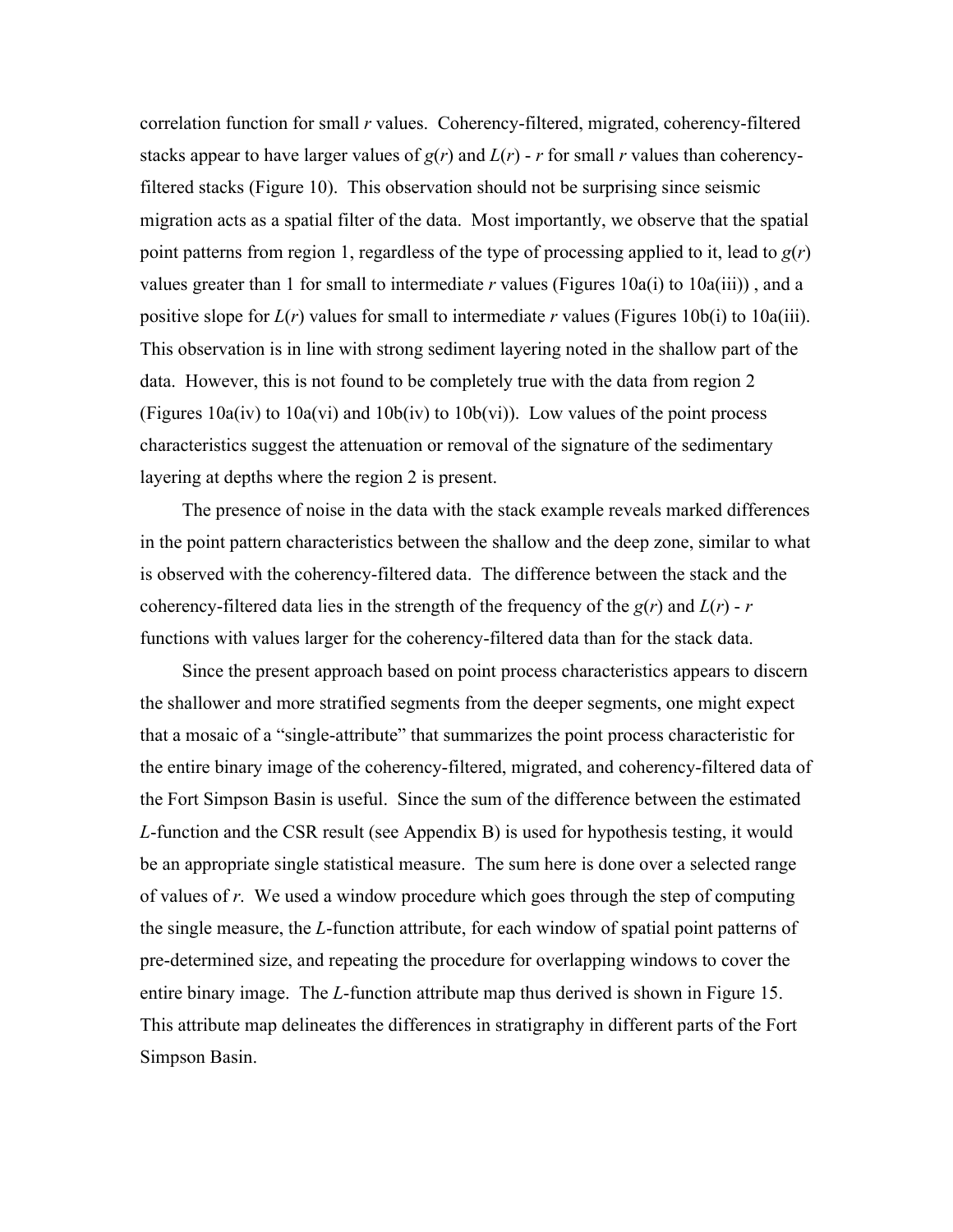#### **7 CONCLUSIONS**

The results of the present study address the stated objectives of comparing data with different processing schemes and of comparing point patterns from different regions:

- (1) The differences between the two regions are much greater than the differences between the same region which has undergone two different types of processing. Furthermore, the spatial structure of object locations is maintained through this process. The intensity, the pair correlation function and the *L*function show similar characteristics for the same region with different processing schemes, although they reveal marked differences between the regions. The presence of noise in the data, as is the case with the stack profile, does not alter the main conclusions drawn here.
- (2) The point patterns built by the centres of gravity are not completely randomly distributed where the clustering effects for small point pair distances *r* are stronger for region 1 than for region 2. In both regions the slight hardcore effect for very small distances might result from the size of the objects and the discretization.

In summary, preliminary results of spatial point pattern analysis of deep crustal reflection seismic data look promising. They also suggest additional studies on the point process models such as Gibbs point process model (references) for the two regions investigated here. Furthermore, all point patterns in two regions should be tested for isotropy. Differences in anisotropy between the two regions, if any, will provide basis for additional research to quantify the stratigraphic structure within the deep sedimentary basin.

The results presented here are constrained by the spatial and temporal frequencies of the data. Also, for further generalization of the work, it would be necessary and important to include in the point extraction procedure not only the size of the object but also the amplitude information.

### **ACKNOWLEDGEMENTS**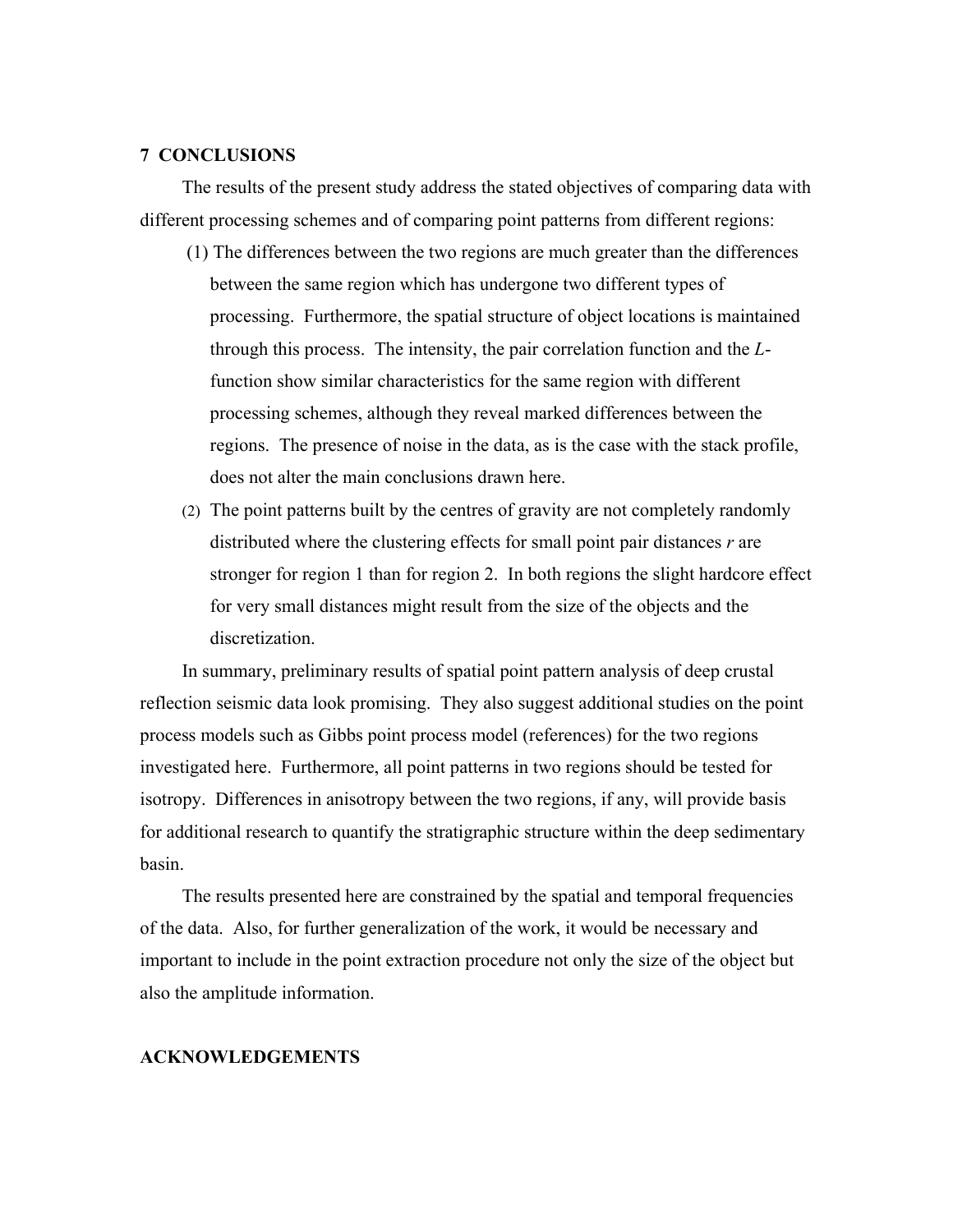Authors (F.C. and K.V.) would like to thank the Natural Sciences and Engineering Research Council of Canada for financial support. We acknowledge with gratitude the use of the Lithoprobe data from the SNORCLE transect. We thank the reviewers for helpful and critical comments which helped us in improving the original manuscript. Stefanie Eckel is supported by a grant of the DFG-Graduiertenkolleg 1100.

## **REFERENCES**

- Beil, M., Fleischer, F., Paschke, S., and Schmidt, V., 2005. Statistical analysis of the three-dimensional structure of centromeric heterochromatin in interphase nuclei, J. Microscopy, **217**, 60-68.
- Beil, M., Braxmeier, H., Fleischer, F., Schmidt, V., and Walther, P., 2005. Quantitative analysis of keratin filament networks in scanning electron microscopy images of cancer cells, J. Microscopy, **220**, 84-95.
- Beil, M., Eckel, S., Fleischer, F., Schmidt, H., Schmidt, V., and Walther, P., 2006. Fitting of random tessellation models to Cytoskeleton Networks, J. Theoretical Biology, **241**, 62-72.
- Besag, J., and Diggle, P.J., 1977. Simple Monte Carlo Tests for Spatial Pattern, Appl. Statistics, **26**(3), 327-333.
- Cook, F.A., Li, Q., and Vasudevan, K., 1997. Identification and interpretation of azimuthally varying crustal reflectivity with an example from the Southern Canadian Cordillera, J. Geophysical Res., **102**, 8447-8465.
- Cook, F.A., van der Velden, A.J., Hall, K.W., and Roberts, B.J., 1998. Tectonic delamination and subcrustal imbrication of the Precambrian lithosphere in northwestern Canada mapped by LITHOPROBE, Geology, **26**, 839-842.
- Cook, F.A., van der Velden, A.J., Hall, K.W., and Roberts, B.J., 1999. Frozen subduction in Canada's Northwest Territories: Lithoprobe deep lithospheric reflection profiling of the western Canadian Shield, Tectonics, **18**(1), 1-24.
- Cook, F.A., and Erdmer, P., 2005. An 1800 km cross section of the lithosphere through the northwestern North American plate: lessons from 4.0 billion years of Earth's history, Can. J. Earth Sci., **42** (6), 1295-1311.

Cressie, N.A.C., 1993. *Statistics of Spatial Data*, John Wiley & Sons, New York.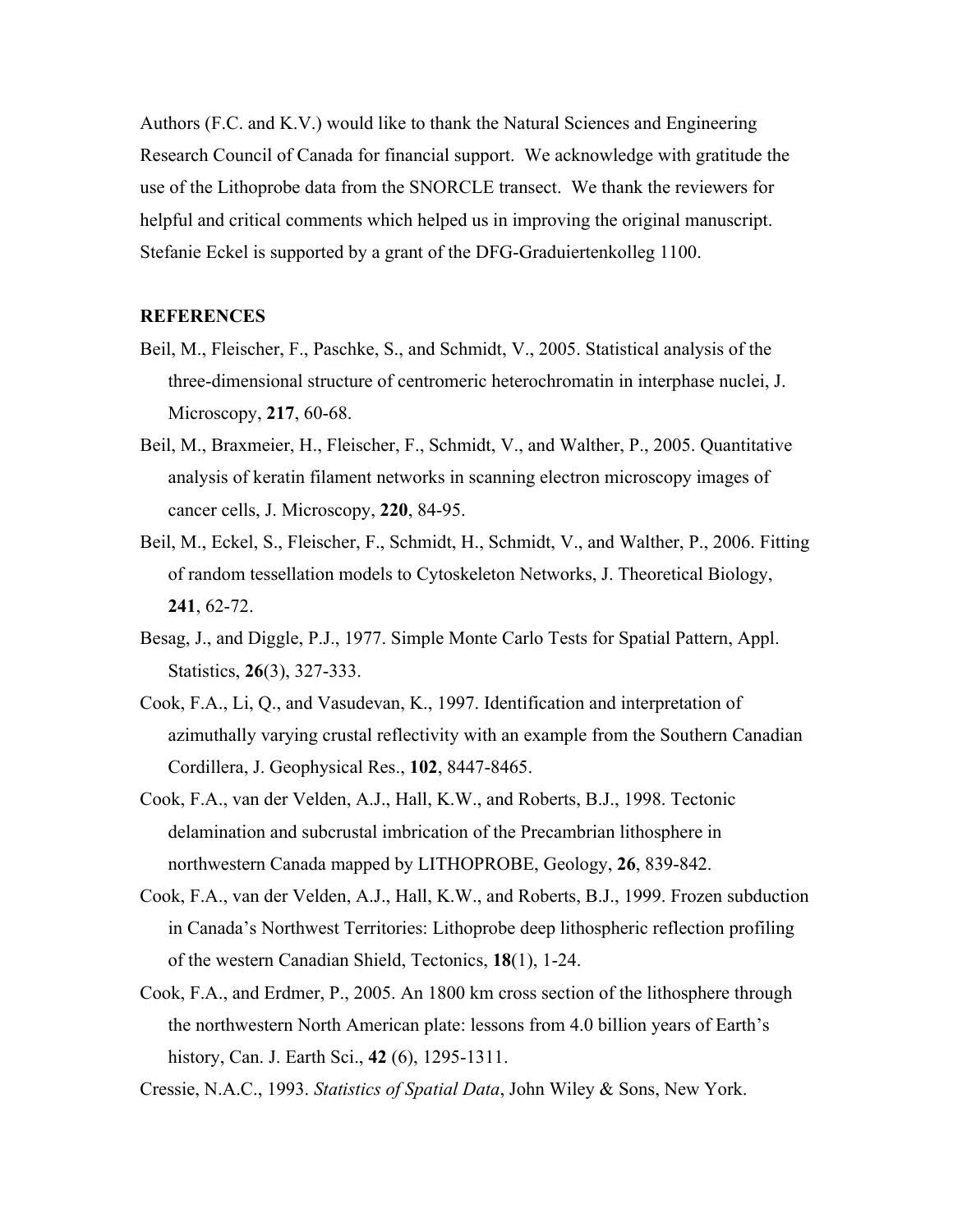- Diggle, P.J., 2003. *Statistical Analysis of Spatial Point Patterns*, 2<sup>nd</sup> edition, Arnold, London.
- Eaton, D., and Vasudevan, K., 2004. Skeletonization of aeromagnetic data, Geophysics, **69**(2), 478-488.
- Fleischer, F., Beil, M., Kazda, M., and Schmidt, V., 2006a. Case studies on spatial point processes models, In: A. Baddesley, P. Gregori, J. Mateu, R. Stoica, and D. Stoyan (eds.), *Lecture Notes in Statistics*, **185**, Springer, New York, 235-260.
- Fleischer, F., Eckel, S., Schmid, I., Schmidt, V., and Kazda, M., 2006b. Point process modelling of root distribution in pure stands of *Fagus sylvatica* and *Picea abies*, Canadian J. Forest Research, **36**(1), 227-237.
- Foxall, R., and Baddeley, A., 2002. Nonparametric measures of association between a spatial point process and a random set, with geological applications, Appl. Statistics, **51**(2), 165-182.
- Gignoux, J., Duby, C., and Barot, S., 1999. Comparing the performances of Diggle's tests of spatial randomness for small samples with and without edge-effect correction: Application to ecological data, Biometrics, **55**, 156-164.
- Hirsch, D.M., Jetcham, R.A., and Carlson, W.D., 2000. An evaluation of spatial correlation functions in textural analysis of metamorphic rocks, Geol. Materials Res., **2**, 1-41.
- Hurich, C.A., 1996. Statistical description of seismic reflection wavefields: A step towards quantitative interpretation of deep seismic reflection profiles, Geophys. J. Int., **125**, 719-728.
- Hurich, C.A., and Kocurko, A., 2000. Statistical approaches to interpretation of seismic reflection data, Tectonophysics, **329**, 251-267.
- Lancaster, J., and Downes, B.J., 2004. Spatial point pattern analysis of available and exploited resources, Ecography, **27**, 94-102.
- Li, Q., Vasudevan, K., and Cook, F.A., 1997. Seismic skeletonization: a new approach to interpretation of seismic reflection data, J. Geophyscial Res. (Solid Earth), **102**(B4), 8427-8445.
- Lucio, P.S., and Castelucio de Brito, N.L., 2004. Detecting randomness in spatial point patterns: A "Stat-Geometrical" Alternative, Mathematical Geology, **36**(1), 79-99.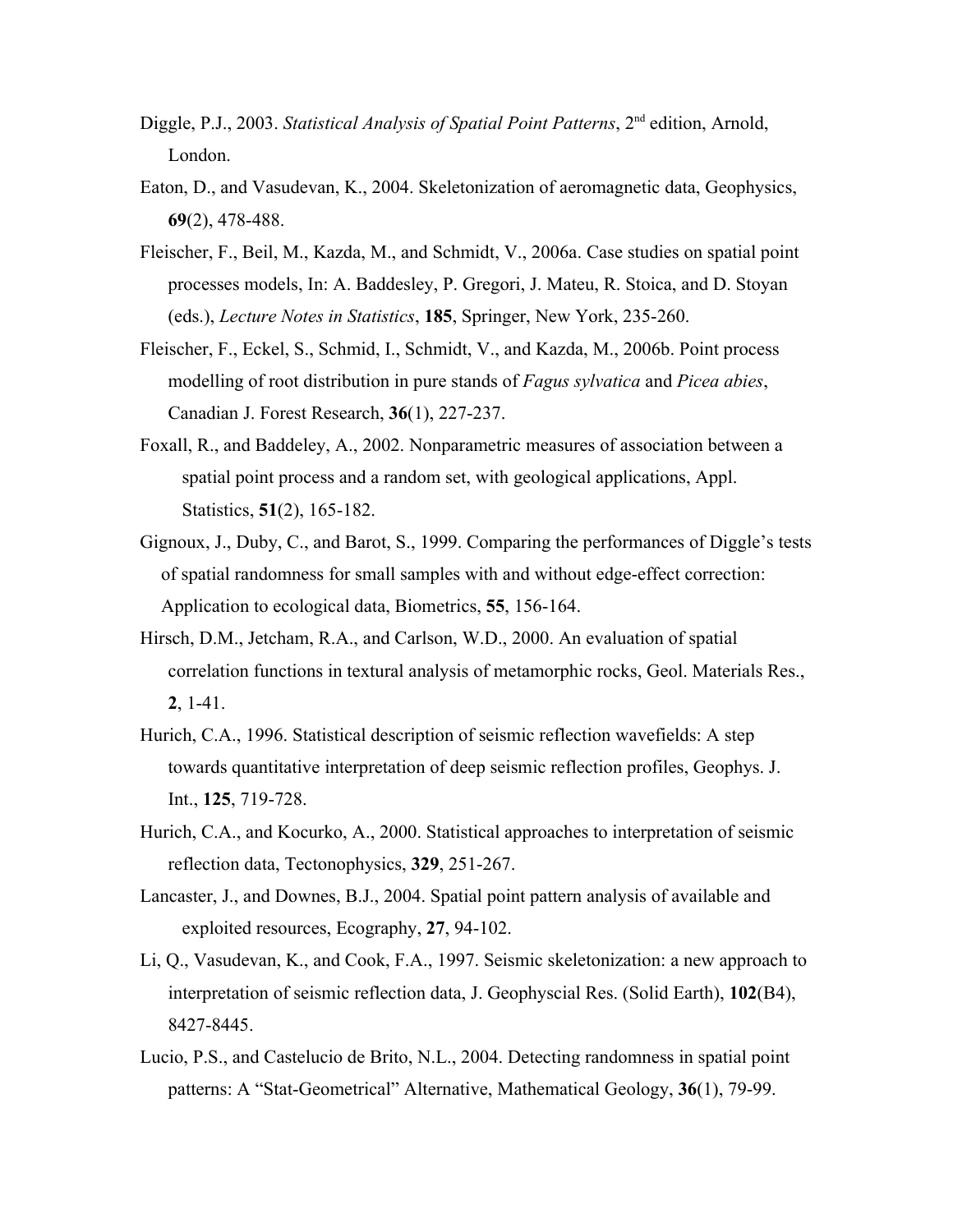- Mattfeldt, T., Eckel, S., Fleischer, F., and Schmidt, V., 2006. Statistical analysis of reduced pair correlation functions of capillaries in the prostate gland, J. Microscopy, **223**, 107-119.
- Mayer, J., Schmidt, V., and Schweiggert, F., 2004. A unified simulation framework for spatial stochastic model, Simulation Modelling Practice and Theory, **12**, 307-326.
- Mecke, K.R., Buchert, T., and Wagner, H., 1994. Robust morphological measures for large-scale structure in the universe, Astron. Astrophys., **288**, 697-704.
- Mecke, K.R., and Stoyan, D., 2000. Statistical physics and spatial statistics the art of analyzing and modeling spatial structures and pattern formation, in *Lecture Notes in Physics*, **554**, Springer, Berlin, 36-71.
- Mecke, K.R., and Stoyan, D., 2005. Morphological characterization of point patterns, Biometrical J., **47** (4), 473-488.
- Mecke, K.R., and Arns, C.H., 2005. Fluids in porous media: a morphometric approach, J. Phys.: Condensed Matter, **17**, 503-534.
- Milkereit, B., and Spencer, C., 1989. Noise suppression and coherency enhancement of Seismic data, in *Statistical Application in the Earth Sciences*, Agterberg, F.P., and Bonham-Carter, G.F. (eds), Geological Survey of Canada, 243-248.
- Neidell, N.S., and Taner, M.T., 1971. Semblance and coherency measurements for multichannel data, Geophysics, **33**, 105-126.
- Rea, J., and Knight, R., 1998.Geostatistical analysis of ground-penetrating radar data: A means of describing spatial variation in the subsurface, Water Resources Research, **34** (3), 329-339.
- Ripley, B.D., 1976. The second order analysis of stationary point processes, J. Applied Probability, **13**, 255-266.
- Ripley, B.D., 1977. Modelling spatial patterns, J. Royal Stat. Soc., B, **39**, 172-212.
- Ripley, B.D., 1981. *Spatial Statistics*, John Wiley & Sons, Chichester.
- Scanlon, J.D., Fieller, N.R.J., Stillman, E.C., and Atkinson, H.V., 2003. Spatial pattern analysis of second-phase particles in composite materials, Materials Science and Engineering, **A356**, 245-257.
- Stanford, D.C., and Raferty, A.E., 2000. Finding curvilinear features in spatial point patterns: Principal curve clustering with noise, IEEE Trans. Pattern Analysis and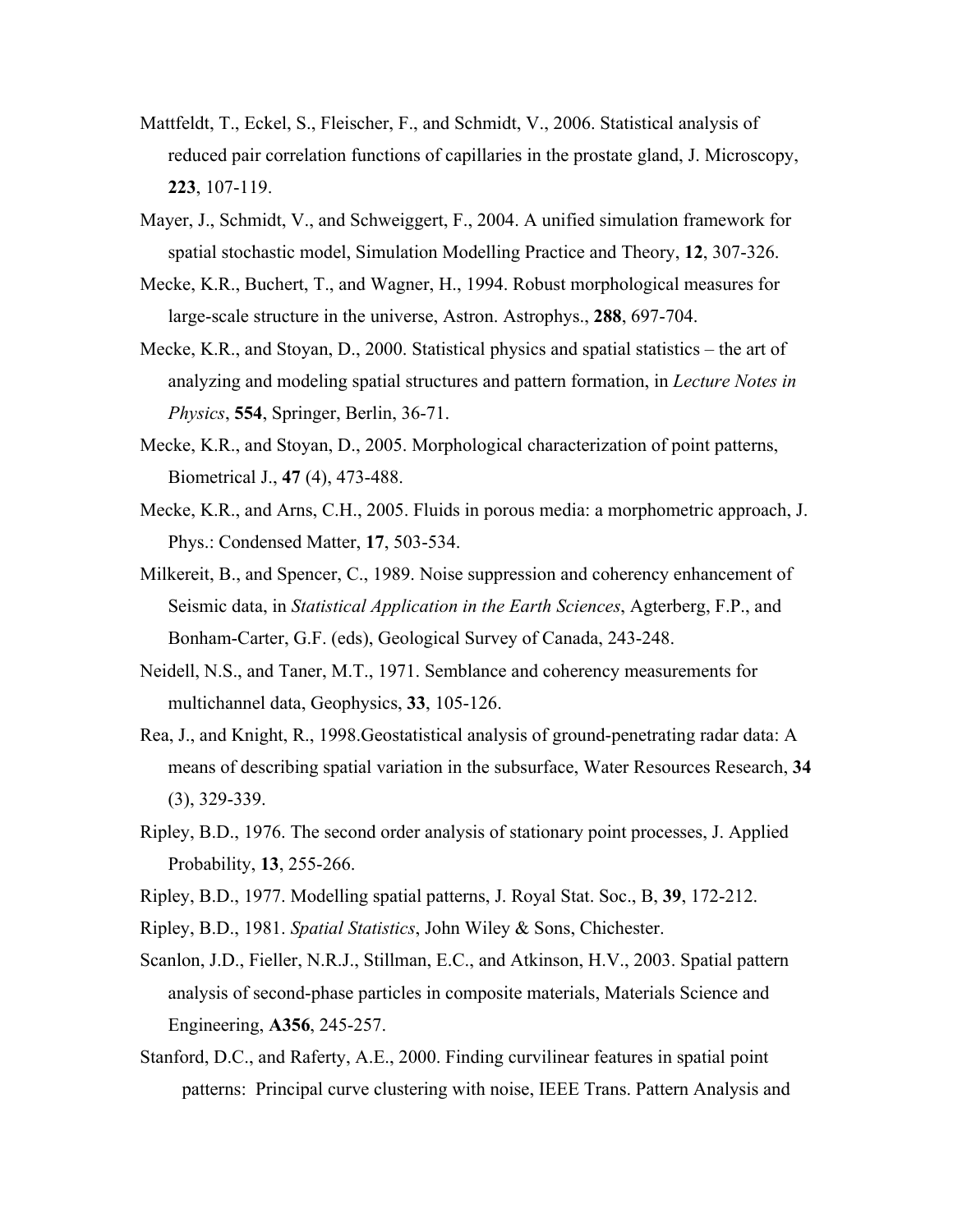Machine Intelligence, **22**(2), 601-609.

- Stoyan, D., and Stoyan, H., 1994. *Fractals, Random Shapes, and Point Fields, Methods,*  John Wiley & Sons, Chichester.
- Stoyan, D., Kendall, W.S., and Mecke, J., 1995. *Stochastic Geometry and its* Applications, 2<sup>nd</sup> edition, John Wiley and Sons, Chicester.
- Stoyan, D., and Stoyan, H., 2000. Improving ratio estimators of second order point process characteristics, Scand. J. Statistics, **27**, 641-656.
- Stoyan, D., 2006. Fundamentals of Point Process Statistics, in *Studies in Spatial Point Process Models*, Baddeley, A., Gregori, P., Mateu, J., Stoica, R., and Stoyan, D. (eds), **185**, Springer, New York, 3-22.
- van der Baan, M., and Paul, A., 2000. Recognition and reconstruction of coherent energy with application to deep seismic reflection data, Geophysics, **65**(2), 656-667.
- Vasudevan, K., and Cook, F.A., 1998. Skeletons and fractals a statistical approach to deep crustal seismic data processing and interpretation, Tectonophysics, **286**, 93-109.
- Vasudevan, K., Eaton, D., and Cook, F.A., 2005. Adaptation of seismic skeletonization for other geoscience applications, Geophysical J. Int., **161**, 975-993.
- Veen, A., and Schoenberg, F.P., 2005. Assessing spatial point process models for California earthquakes using weighted K-functions: analysis of California Earthquakes, in *Case Studies in Spatial Point Process Models*, Baddeley, A., Gregori, P., Mateu, J., Stoica, R., and Stoyan, D. (eds), **185**, Springer, New York, 293-306.

## **Appendix A. Point processes**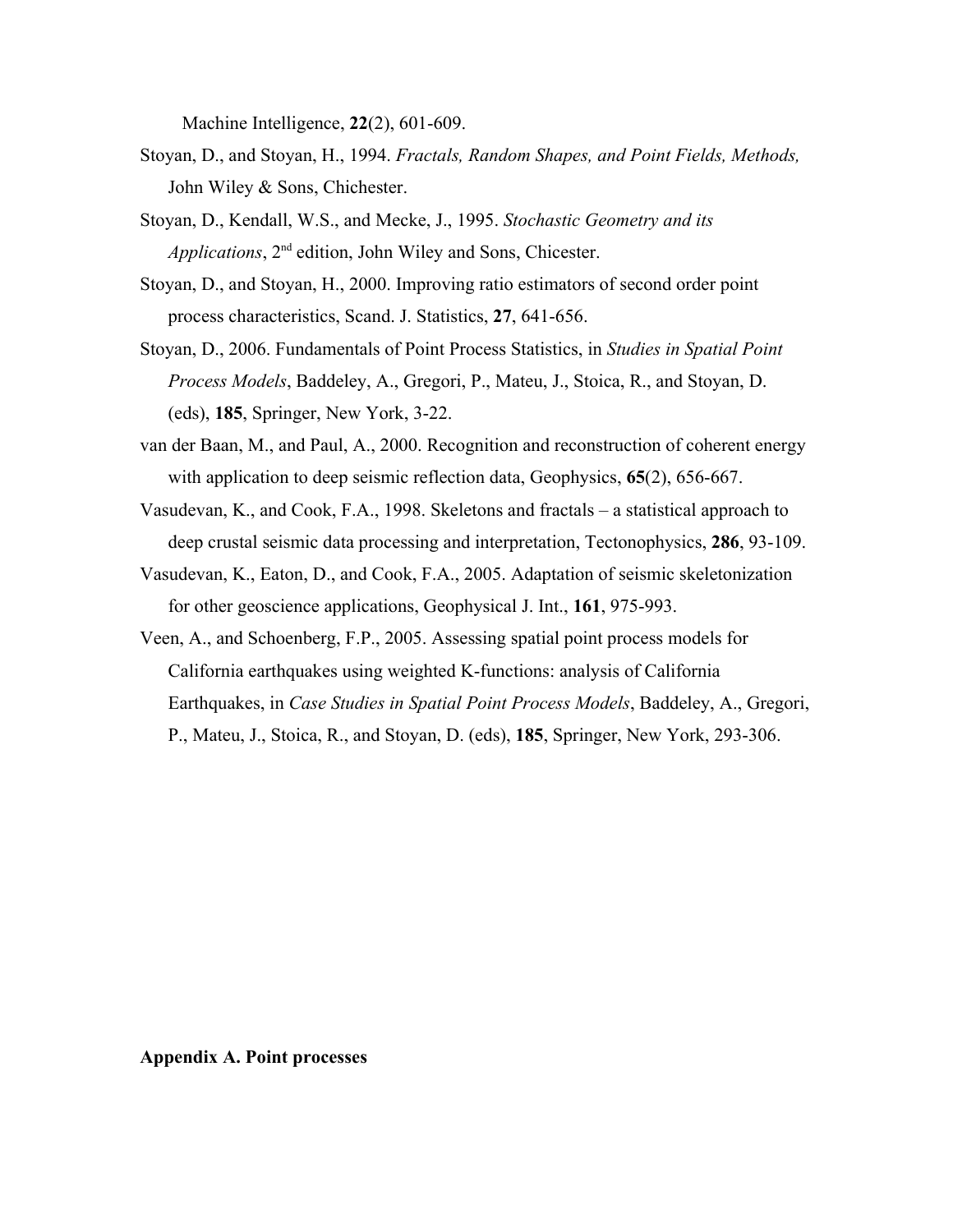Let  $X = \{X_n\}_{n \in \mathbb{N}}$  be a point process in  $\mathbb{R}^2$ , i.e.,  $\{X_n\}$  can be interpreted as a sequence of random locations, i.e. random vectors with values, in the Euclidean plane. Let  $X(W) = \#\{n : X_n \in W\}$  denote the number of points  $X_n$  of X located in a window  $W \subset \Box$ <sup>2</sup>.

Important properties of a point process *X* are, for example, the following ones.

- The point process  $X$  is called stationary if  $X$  and the shifted point process  $X_y = \{y \in X_n\}_{n \in \mathbb{Z}}$  whave the same distribution for any  $y \in \mathbb{R}^2$ , i.e. *X* is invariant under translations.
- The point process *X* is called isotropic if *X* and the rotated point process  $R_{\alpha} X = \{ R_{\alpha} X_n \}_{n \in \mathbb{Z}}$  **a** have the same distribution for any rotation  $R_{\alpha} \in [0, 2\pi]$  around the origin.

## **A.1 Point process models**

## **A.1.1 Poisson point process**

A (stationary and isotropic) point process *X* is called a Poisson point process with intensity  $\lambda$  if

- the random variable  $X(W)$  is Poisson distributed with expectation  $\lambda |W|$  for any window  $W \subset \mathbb{R}^2$ , where  $|W|$  denotes the area of *W* and
- the random variables  $X(W_1),..., X(W_n)$  are independent for any sequence of pairwise disjoint windows  $W_1, \ldots, W_n$ .

## **A.1.2. Matern cluster point process**

A (stationary and isotropic) cluster point process *X* consists of a Poisson point process  $X_p = \{X_n\}_{n \in \mathbb{N}}$  of parent points and an appertained family of child point processes  ${X_{1}}_{m}$ ,  ${X_{2}}_{m}$ ,  ${X_{2}}_{m}$ ,  ${X_{2}}_{m}$ ,  ${X_{2}}_{m}$ , which are (independent and identically distributed) Poisson point processes in the ball with radius *R* around the origin. Then the point process  $X = \{X_{nm} + X_n\}_{m \in \{1,\ldots,k_n\},\kappa}$  is called a Matern cluster point process.

## **A.1.3. Matern hard core point process**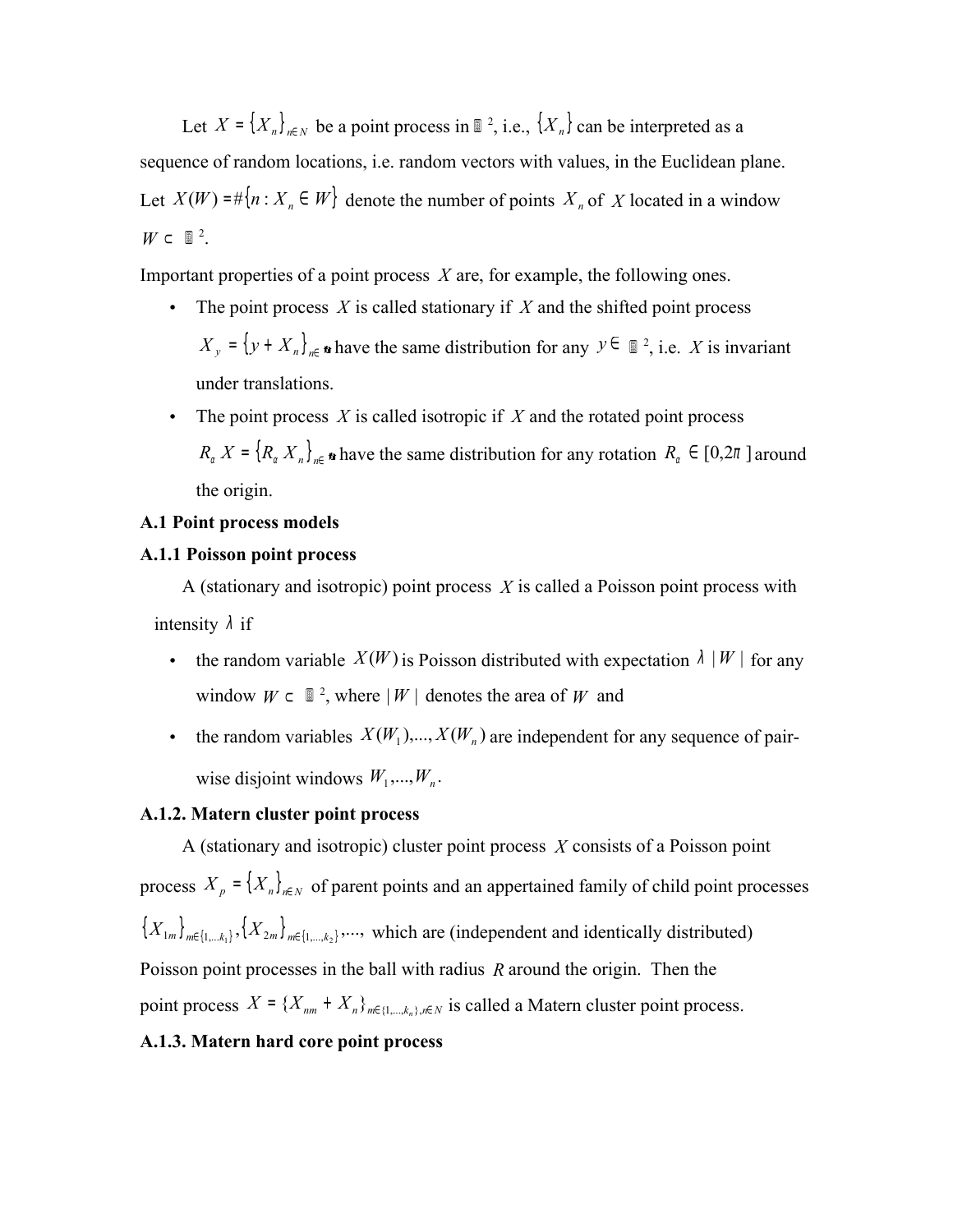A Matern hard core point process is obtained in the following way from a Poisson point process  $X = \{X_n\}_{n \in \mathbb{N}}$  with intensity  $\lambda$ . First, the points of *X* are equipped with independent and uniformly on [0,1] distributed random labels  $\{M_n\}$ . Then, the point  $X_n$ of *X* is deleted if

$$
\min\{X_n - X_m \mid m \neq n\} \leq D
$$

and if

$$
M_n < \min\{M_m : |X_n - X_m| \le D\}.
$$

Otherwise,  $X_n$  is retained. The point process consisting of all retained points is the hard core point process considered in this paper.

## **A.2 Point process characteristics and their estimators**

Several important characteristics of point processes are introduced in the following.

## **A.2.1 Intensity measure**

The intensity measure  $\Lambda$  is defined as

$$
\Lambda(W) = *X(W)
$$

for a given set *W*, where  $*$  denotes expectation. Hence  $\Lambda(W)$  is the mean number of points in W. Often it is possible to express the intensity measure  $\Lambda$  in terms of a density, i.e. an intensity function  $\lambda(x)$ , where

$$
\Lambda(W) = \int\limits_W \lambda(x) dx
$$

In the stationary case it suffices to regard an intensity  $\lambda$  which does not depend on location  $x \in W$  and such that  $0 \le \lambda \le \infty$ , since then

$$
\Lambda(W) = \lambda |W|.
$$

A natural estimator for  $\lambda$  is given by

$$
\hat{\lambda} = \frac{X(W)}{|W|}.
$$

We also remark that an appropriate estimator for  $\lambda^2$  is given by

$$
\hat{\lambda}^2 = \frac{X(W)(X(W) - 1)}{|W|^2}.
$$
 (A-1)

In the following let the point process *X* be stationary and isotropic.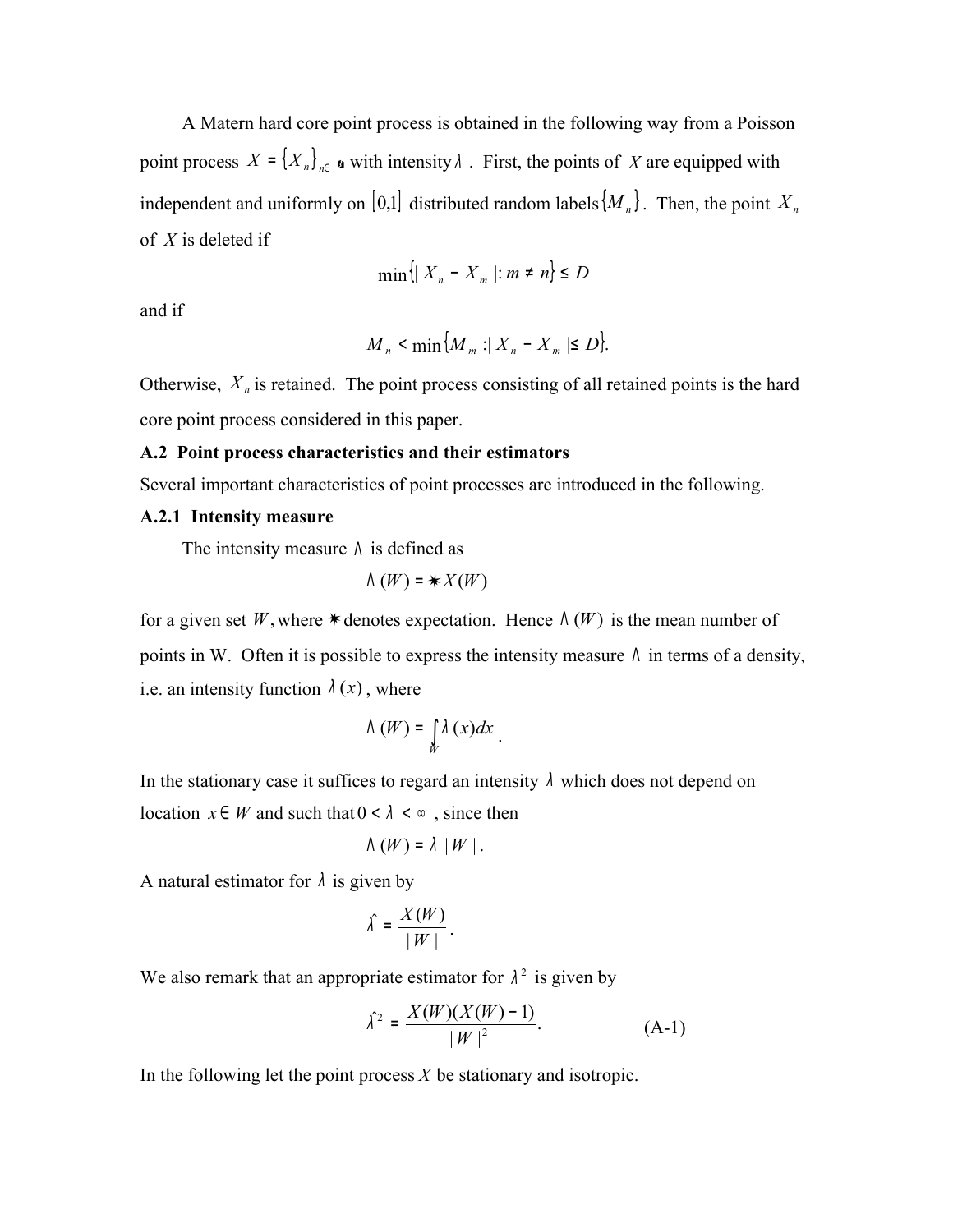### **A.2.2 Pair correlation function**

In order to define the pair correlation function, the second factorial moment measure and the product density of second order have to be introduced first. Let  $W_1$  and  $W_2$  be two sets. The second factorial moment measure  $\alpha^{(2)}$  of *X* is defined by

$$
\alpha^{(2)}(W_1 \times W_2) = \mathbb{H}(\sum_{i \neq j} \mathbb{I}_{W_1}(X_i) \mathbb{I}_{W_2}(X_j)),
$$

where the sum extends over all pairs of points  $X_i$ ,  $X_j \in X$  with  $i \neq j$  and  $Y_w$  denotes the indicator function of the set *W*, i.e.  $\mathbf{Y}_W(x) = 1$  if  $x \in W$  and  $\mathbf{Y}_W(x) = 0$  if  $x \notin W$ .

Often  $\alpha^{(2)}$  can be expressed by the usage of a density function  $\rho^{(2)}$  as follows

$$
\alpha^{(2)}(W_1 \times W_2) = \iint_{W_1 W_2} \rho^{(2)}(x_1, x_2) dx_1 dx_2,
$$

where  $\rho^{(2)}$  is called the product density of second order. If two discs  $C_1$  and  $C_2$  are regarded that have infinitesimal areas  $dF_1$ ,  $dF_2$  and midpoints  $x_1$ ,  $x_2$  respectively, the probability for having in each disc at least one point of *X* is approximately equal to  $(x_1, x_2) dF_1 dF_2$ .  $\rho^{(2)}(x_1, x_2) dF_1 dF_2$ . Notice that in the stationary and isotropic case  $\rho^{(2)}(x_1, x_2)$  $\rho^{(2)}(x_1, x_2)$  can be replaced by  $\rho^{(2)}(r)$ , where  $r = |x_1 - x_2|$ . As an estimator for  $\rho^{(2)}(r)$ ,

$$
\hat{\rho}^{(2)}(r) = \frac{1}{2\pi r} \sum_{X_i, X_j \in W, i \neq j} \frac{k_h(r - |X_i - X_j|)}{|W_{X_i} \cap W_{X_j}|} \qquad (A-2)
$$

is used (Stoyan & Stoyan, 2000), where  $W_{X_i} = \{x \in \mathcal{X}_i : x \in \mathcal{W}\}\)$  is the window  $\mathcal{W}$ translated by the point  $X_j$  and  $k_h(x)$  denotes the Epanechnikov kernel

$$
k_{h}(x) = \frac{3}{4h} \left( 1 - \frac{x^{2}}{h^{2}} \right) \sum_{(\text{- } h, h)} (x)
$$

with bandwidth *h*. Notice that the expression  $|W_{X_i} \cap W_{X_j}|$  in equation A-2 is considered for purposes of edge correction. The product density  $\rho^{(2)}$  is used to obtain the pair correlation function  $g(r)$  as

$$
g(r)=\frac{\rho^{(2)}(r)}{\lambda^2}.
$$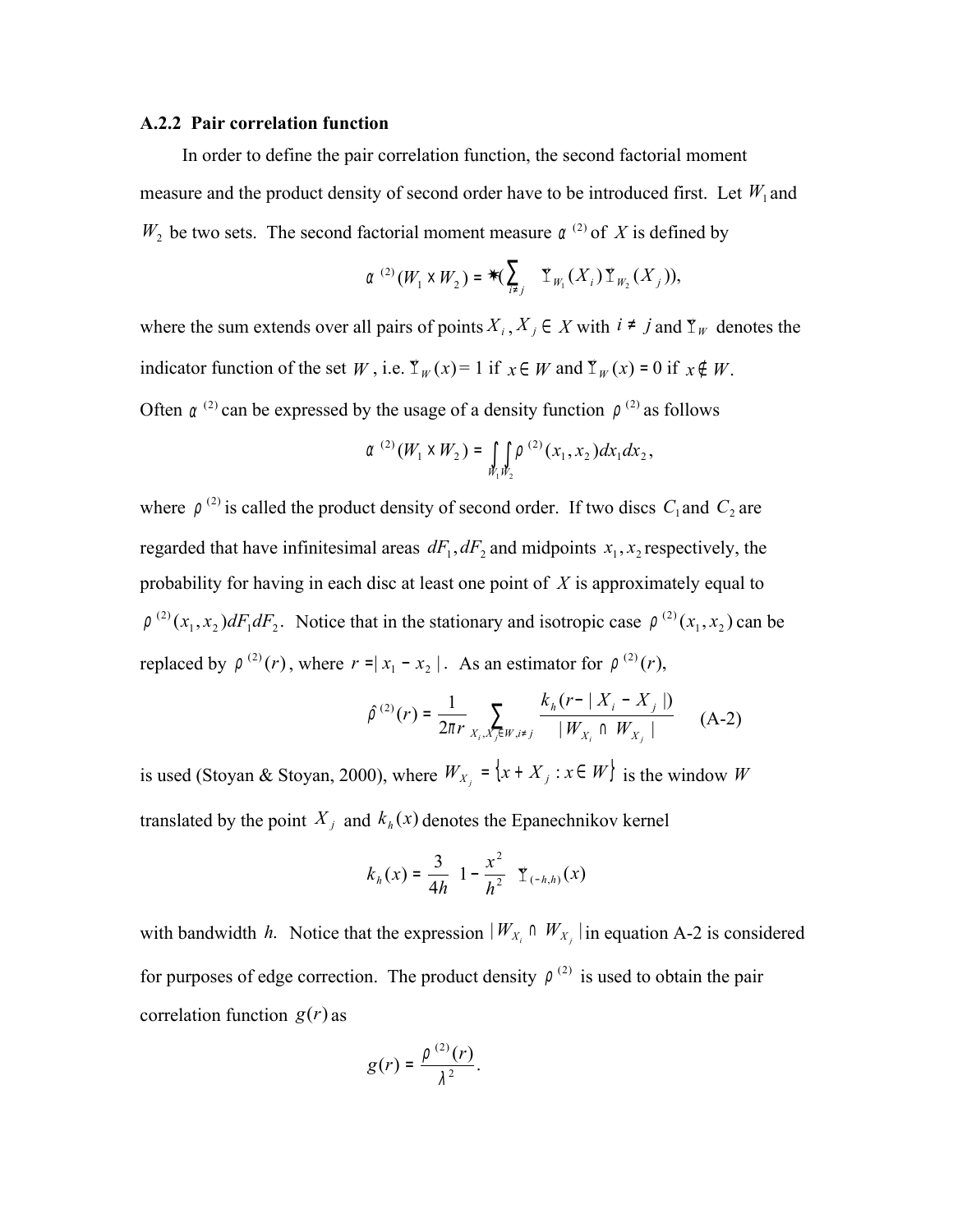The pair correlation function can be estimated by the usage of estimators for  $\rho^{(2)}(r)$  and  $\lambda^2$  respectively, i.e.

$$
\hat{g}(r) = \frac{\hat{\rho}^{(2)}(r)}{\hat{\lambda}^2},
$$

where  $\hat{\lambda}^2$  and  $\hat{\rho}^{(2)}(r)$  are given in equations A-1 and A-2, respectively.

## **A.2.3** *L* **-function**

The *L* **-**function is a scaled version of Ripley's *K* function which is defined such that  $\lambda K(r)$  is the expected number of points of the stationary point process X within a disc  $b(X_n, r)$  centered at a randomly chosen point  $X_n$  of  $X$  which itself is not counted. As a formal definition one gets

$$
\lambda K(r) = \mathbf{F} \sum_{X_n \in W} \frac{X(b(X_n, r)) - 1}{\lambda |W|}
$$

A possible estimator for  $K(r)$  is given by

$$
\hat{K}(r) = \frac{k(r)}{\hat{\lambda}^{(2)}},
$$

where

$$
k(r) = \sum_{X_i, X_j \in W, i \neq j} \ \Psi_{b(o,r)}(X_i - X_j) \times \ \frac{1}{|W_{X_i} \cap W_{X_j}|}
$$

.

.

Again, the expression  $|W_{X_i} \cap W_{X_j}|$  in the denominator of the latter sum is considered for edge correction. The *L*-function is then defined by

$$
L(r) = \sqrt{\frac{K(r)}{\pi}}
$$

and can be estimated by

$$
\hat{L}(r) = \sqrt{\frac{\hat{K}(r)}{\pi}}.
$$

## **Appendix B. Monte Carlo tests**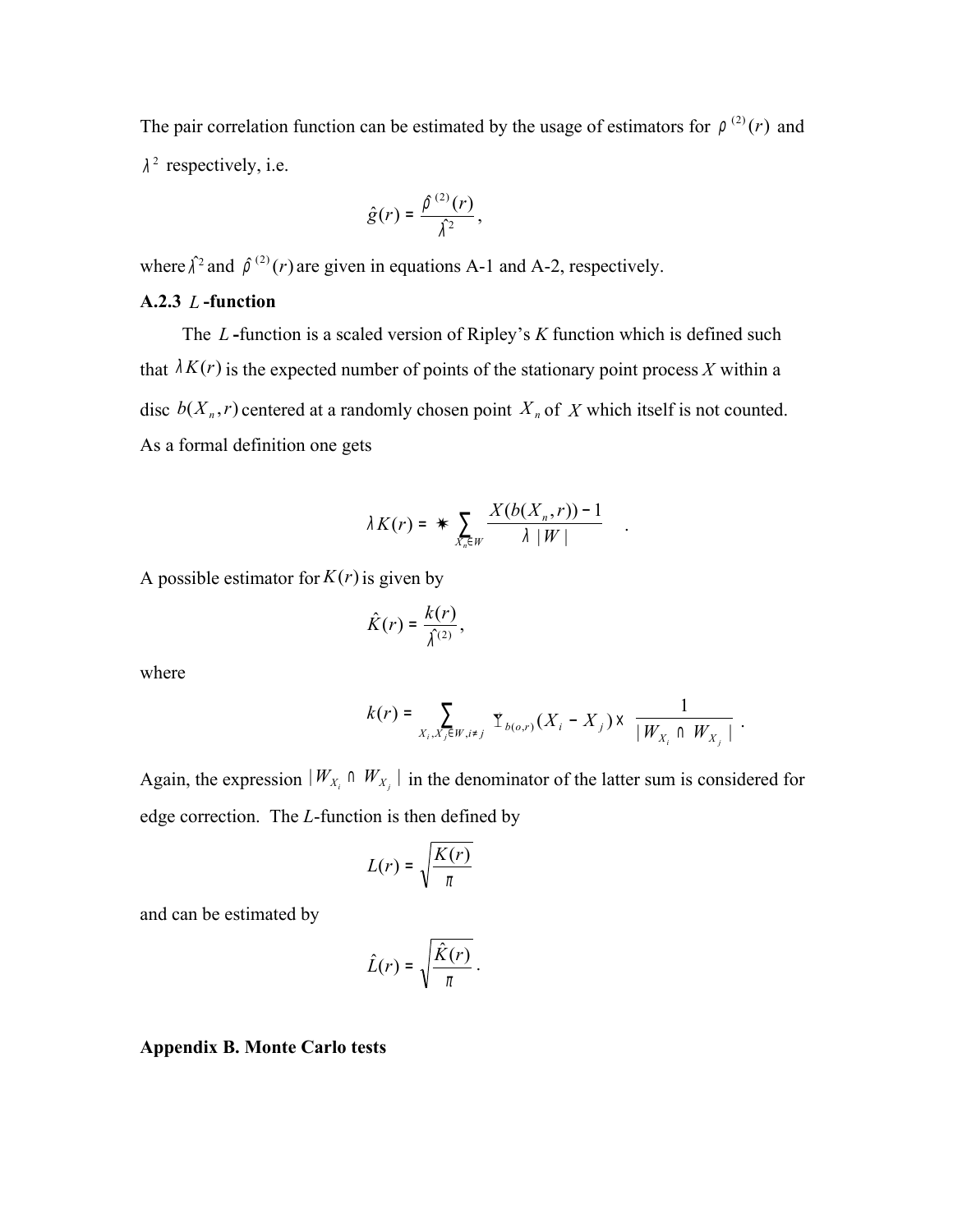The null-hypothesis of the Monte Carlo test is that the observed point pattern can be considered as a realization of a certain point process. The test procedure is the following: A significance level  $\alpha$  has to be chosen. Frequent choices for  $\alpha$  are 1% or 5%. Then the distance value *d* between a characteristic of the point pattern and the corresponding theoretical characteristic has to be calculated, e.g.

$$
d = \sum_{r=0}^{\frac{1}{2}\min\{a,b\}} (\hat{L}(r) - L_{theoretical}(r))^2,
$$

where *a* and *b* are the width and length of the window,  $W$ . Other point process characteristics can also be used. In the next step *n* realizations of the point process model under the null-hypothesis have to be generated. For  $\alpha = 5\%$  it is customary to consider 99 realizations ( $\alpha$  = 1%,  $n$  = 999). For each simulated point pattern, the distance values  $d_1$ ,..., $d_n$  have to be calculated. Thus we obtain  $n+1$  distance values  $d, d_1, d_2, ..., d_n$ . These have to be arranged in ascending order and the position *i* of *d* has to be determined. Then the null-hypothesis is rejected if  $i \in R_{\alpha}$ , where  $R_{0.05} = [96,100]$  and

$$
R_{0.01} = [991,1000].
$$

In this analysis we tested the null-hypothesis that the point pattern can be regarded as a realization of a Poisson point process with certain intensity, where we used the estimated intensity of the point pattern.

#### **Appendix C. Confidence intervals of CSR**

For the construction of *r*-wise 90% confidence intervals of CSR, we need 100 realizations of a Poisson point process with the same intensity. For each realization we estimate the point process characteristics, the  $L(r)$  - *r* function and the pair correlation function. Then we arrange the 100 values for each  $r$  in ascending order and take the values at the  $5<sup>th</sup>$  and  $95<sup>th</sup>$  position. These constitute the confidence interval for each  $r$ value.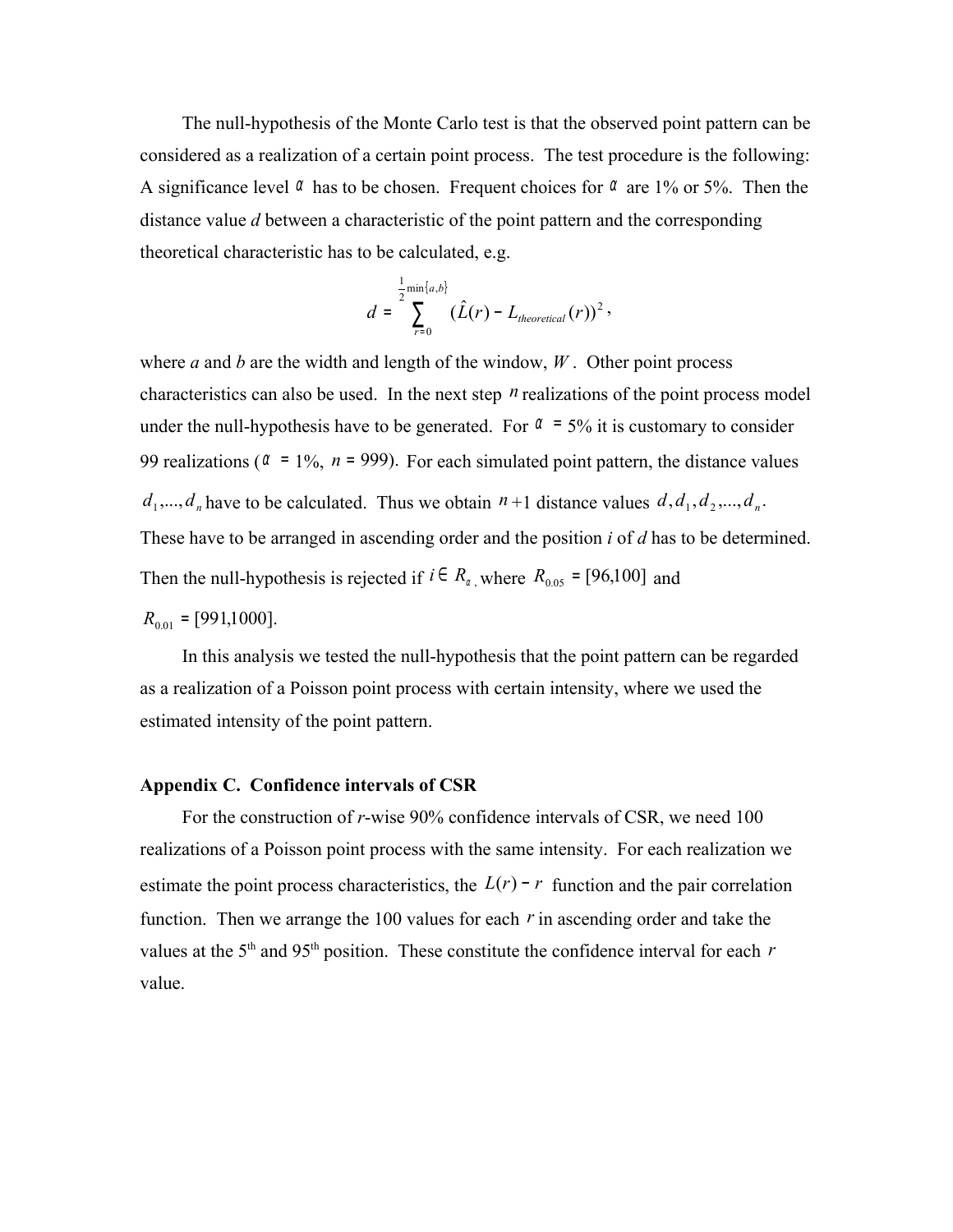# **List of Tables**

**Table 1.** Number of points (objects), areas  $|W|$  and  $\hat{\lambda}$  of the images and estimated intensities from Figures 8 and 11

| Description of the data             |     | No. points | $ \mathbf{W} $ | $\hat{\lambda}$ |
|-------------------------------------|-----|------------|----------------|-----------------|
| CF data, region 1 (Fig. 8a)         | 406 | 101404     | 0.00400        |                 |
| CF, M, CF data, region 1a (Fig. 8b) | 336 | 101808     | 0.00330        |                 |
| CF, M, CF data, region 1b (Fig 8c)  | 399 | 102010     | 0.00391        |                 |
| CF data, region 2 (Fig. 8d)         | 899 | 103412     | 0.00869        |                 |
| CF, M, CF data, region 2a (Fig. 8e) | 702 | 101808     | 0.00690        |                 |
| CF, M, CF data, region 2b (Fig. 8f) | 677 | 101808     | 0.00665        |                 |
| S, shallow region (Fig. 11c)        | 814 | 101808     | 0.00799        |                 |
| S, deep region (Fig. 11d)           | 835 | 101808     | 0.00820        |                 |

CF: Coherency-filtered; M: Migrated; S: Stack with no coherency-filtering.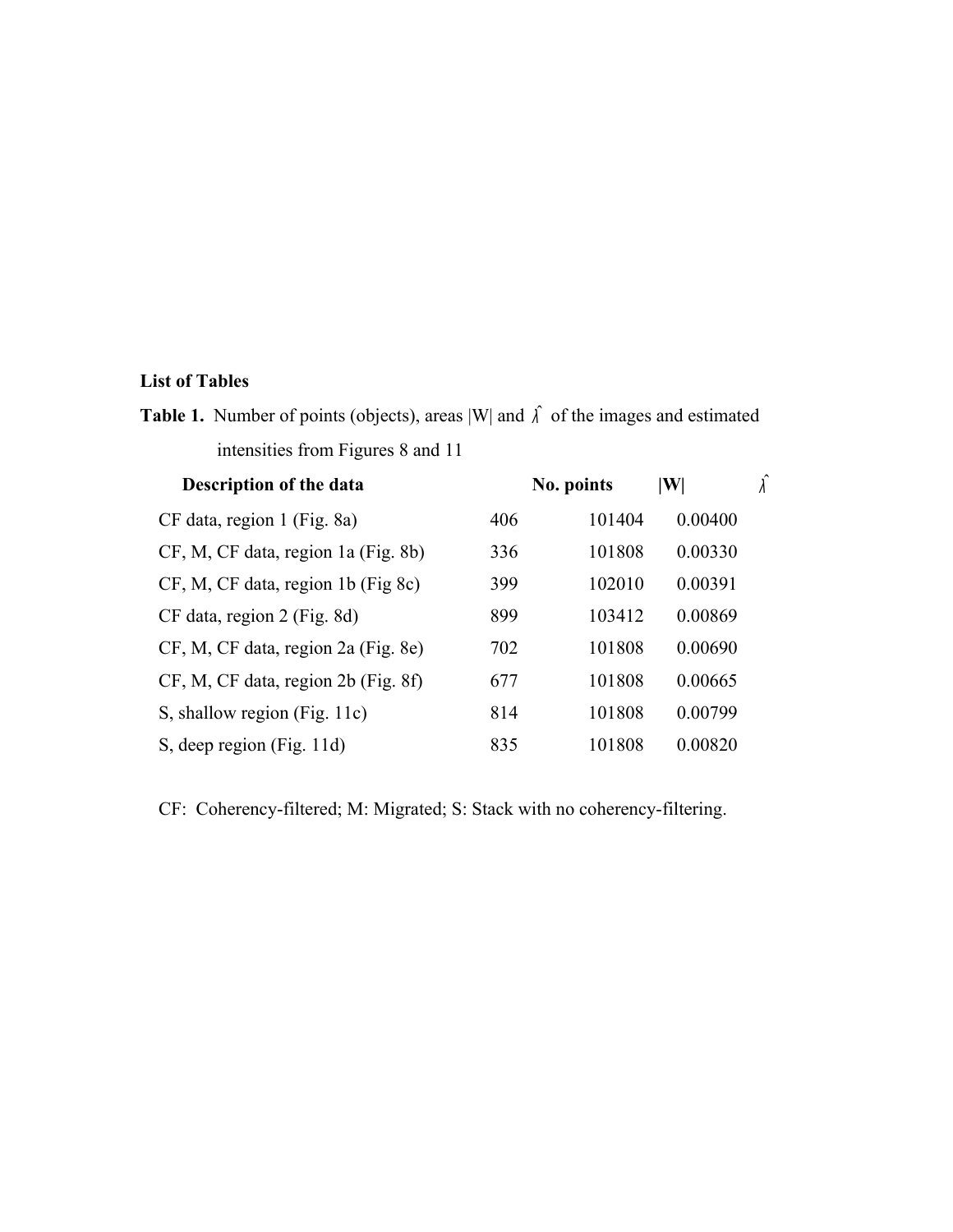| Image                               | <b>Function</b> |     | Rank Reject null-hypothesis |
|-------------------------------------|-----------------|-----|-----------------------------|
| CF data, region 1 (Fig. 8a)         | g(r)            | 100 | Y                           |
|                                     | L(r)            | 98  | Y                           |
| CF, M, CF data, region 1a (Fig. 8b) | g(r)            | 100 | Y                           |
|                                     | L(r)            | 100 | Y                           |
| CF, M, CF data, region 1b (Fig. 8c) | g(r)            | 100 | Y                           |
|                                     | L(r)            | 100 | Y                           |
| CF data, region 2 (Fig. 8d)         | g(r)            | 100 | Y                           |
|                                     | L(r)            | 90  | $\mathbf N$                 |
| CF, M, CF data, region 2a (Fig. 8e) | g(r)            | 100 | Y                           |
|                                     | L(r)            | 98  | Y                           |
| CF, M, CF data, region 2b (Fig. 8f) | g(r)            | 100 | Y                           |
|                                     | L(r)            | 99  | Y                           |
| S, shallow region (Fig. 11c)        | g(r)            | 100 | Y                           |
|                                     | L(r)            | 94  | $\mathbf N$                 |
| S, deep region (Fig. 11d)           | g(r)            | 100 | Y                           |
|                                     | L(r)            | 78  | N                           |
|                                     |                 |     |                             |

**Table 2.** Results of the Monte Carlo tests on Complete Spatial Randomness

CF: Coherency-filtered; M: Migrated; S: Stack with no coherency-filtering.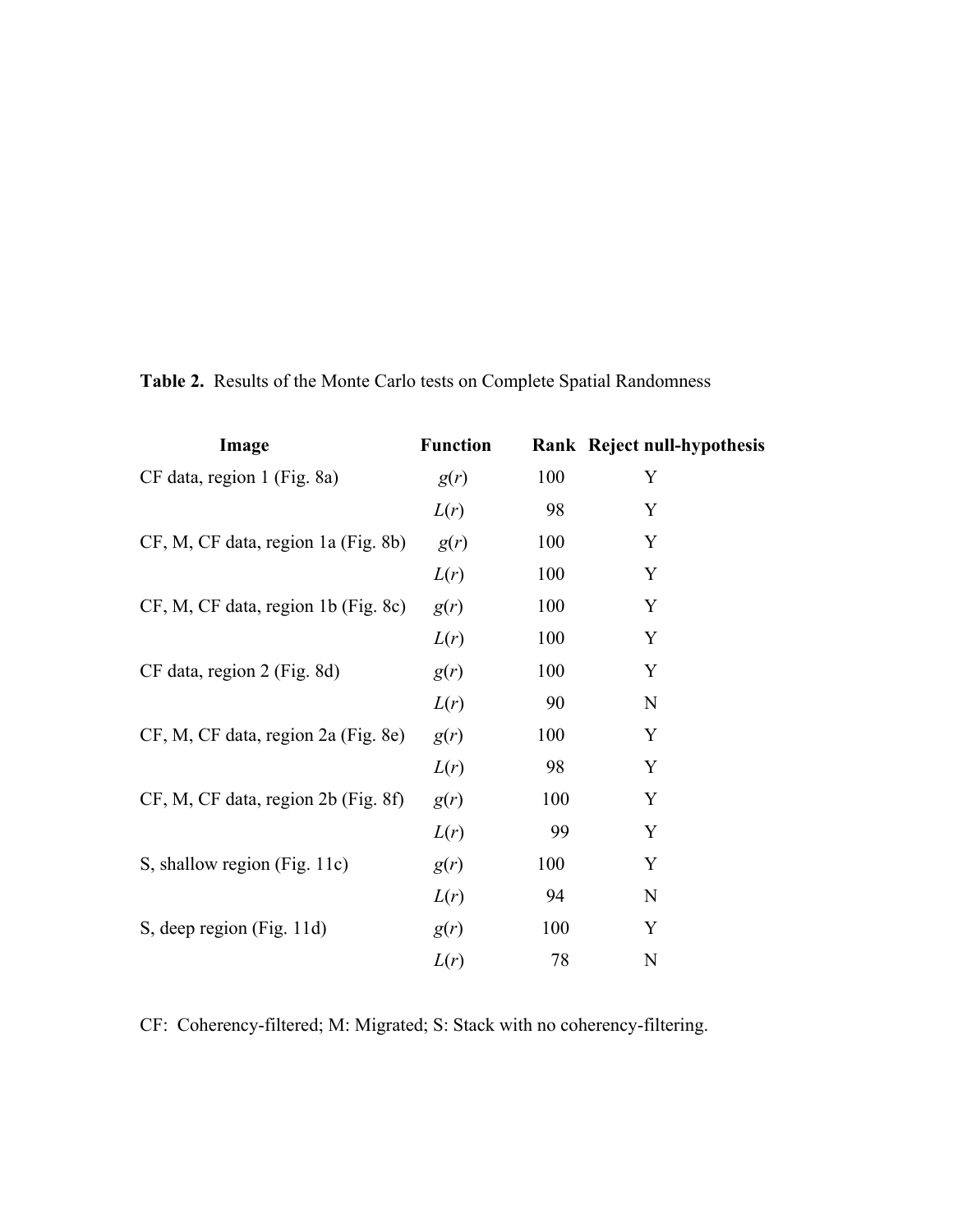## **List of Figures**

**Figure 1.** Location Map of the study area. The gray-shaded part of deep crustal reflection seismic line 1 acquired under the Lithoprobe program is interpreted to be Fort Simpson Basin.

**Figure 2.** Realizations of point processes in sampling windows of size 100 x 100. a) Poisson point process with intensity,  $\lambda = 0.01$ ; b) Matern hard core point process with *D*=10 and  $\lambda$  = 0.01; c) Matern cluster point process with *R*=10,  $\lambda_p$  = 0.003 and  $\lambda_c$  = 0.1.

**Figure 3.** a) Construction principle of hard core point processes, where the configuration of all (crosses and circles) points is sampled from a Poisson point process and thereafter, the crosses are deleted. Note that the Poisson point process has to be realized in a larger sampling window to avoid edge effects; b) Construction principle of Matern cluster point processes where the big points are sampled from the parent point process and the small points from the child point process. The realization is then obtained by regarding only the small points; c) Graphs for the theoretical pair correlation function  $g_{MC}(r)$  and the theoretical  $L_{MC}(r)$  - r function for the Matern cluster point process. Parameters used for theoretical  $g_{\text{MC}}(r)$  and  $L_{\text{MC}}(r)$ -*r* for the Matern cluster point process are R=10,  $\lambda_p = 0.003$ , and  $\lambda_c = 0.1$ .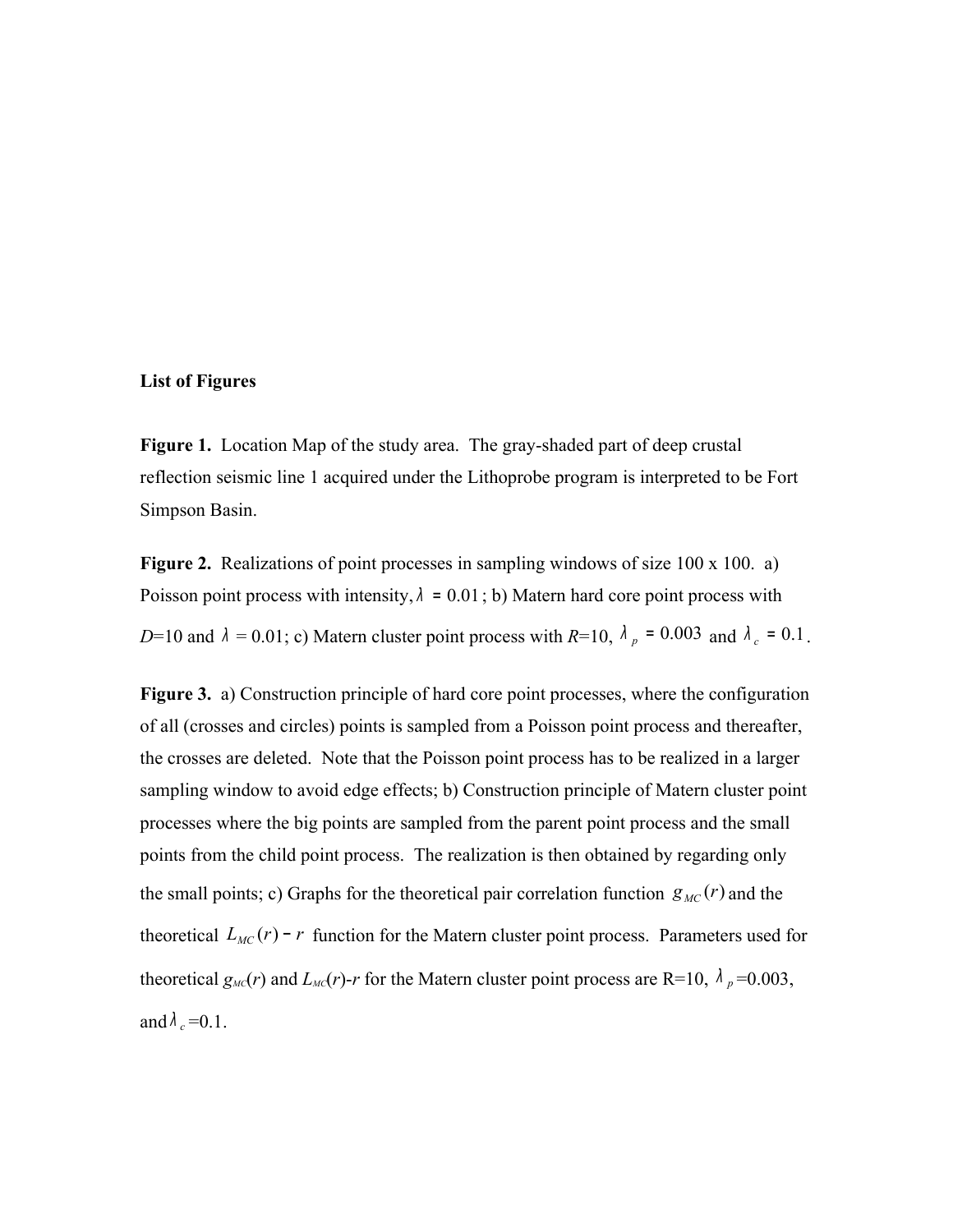**Figure 4.** Estimated point process characteristics,  $\hat{g}(r)$  and  $\hat{L}(r)$  – *r*, for the realizations of point processes shown in Figure 2. i) Poisson point process; ii) Matern hard core point process; iii) Matern cluster point process.

**Figure 5.** Data used for spatial point pattern analysis. a) Coherency-filtered stack of a deep crustal reflection profile of SNORCLE line 1. Segments a and d enclosed in rectangular boxes represent structures with differing degrees of stratification; b) Coherency-filtered, migrated, and coherency-filtered stack of SNORCLE line 1. Segments b and c enclosed in rectangular boxes are in the neighbourhood of segment a shown in Figure 5a and segments e and f enclosed in rectangular boxes are in the neighbourhood of segment d shown in Figure 5a. The base of the basin is marked with a shaded, dash line in Figure 5a.

**Figure 6.** Segments of the data in Figure 5 used for a detailed spatial point pattern analysis. a) Segment from 5a where the stratified structure is intact (region 1); b) First segment from 5b in the same vicinity as the segment from 5a (region 1); c) Second segment from 5b in the neighbourhood of 6b; d) Segment from 5a where the stratified structure is considerably perturbed (region 2); e) First segment from 5b in the neighbourhood of 6d (region 2); e) Second segment from 5b in the neighbourhood of 6d (region 2). The reason for choosing two segments from the shallower (Figure 5a) and from the deeper (Figure 5b) parts of leading to 6b, 6c and 6e, 6f is to examine the effects of seismic migration.

**Figure 7.** Centre of gravity of an object. For a line segment or an object shown in a bitmap, using the 8-point neighbourhood connectivity, one extracts a point or the centre of gravity which is shown in gray colour. The source of a bitmap can be either a stack, or a migrated stack or a coherency-filtered migrated stack. In this study, for one line segment or object, no matter how long or short it is, there can only be one point.

**Figure 8.** Point patterns built by the centres of gravity of the objects in region 1. a) Segment 6a; b) Segment 6b; c) Segment 6c. Point patterns built by the centers of gravity of the objects in region 2. d) Segment 6d; e) Segment 6e; f) Segment 6f.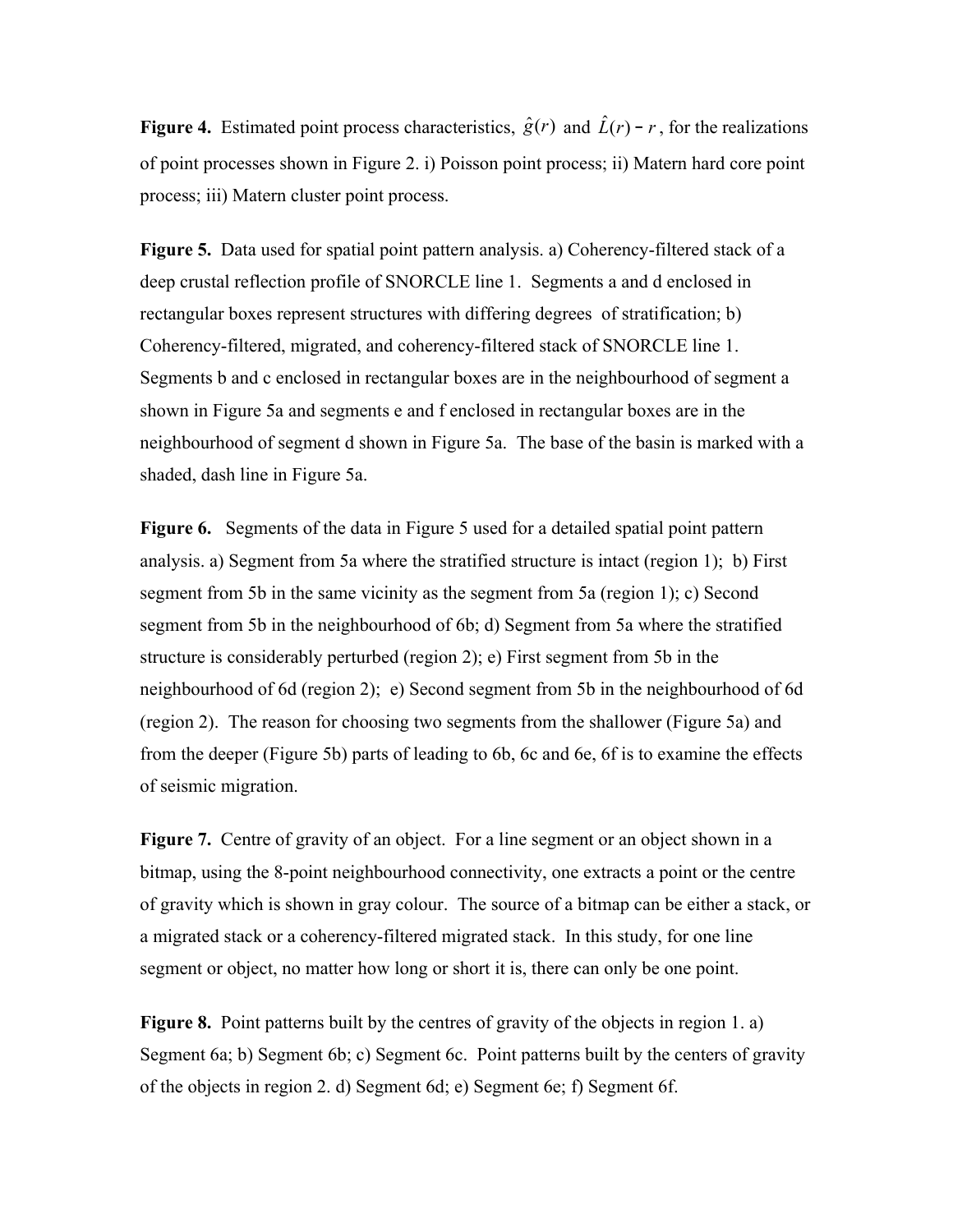**Figure 9.** Angular distribution of point pairs in circular point patterns built in region 1. a) Segment 8a; b) Segment 8b; c) Segment 8c. Angular distribution of point pairs in circular point patterns in region 2. d) Segment 8d; e) Segment 8e; f) Segment 8f.

**Figure 10.** a) Estimated pair correlation functions  $\hat{g}(r)$  with bandwidth  $h = 0.15\lambda^{-1/2}$  for (i) Segment 8a; (ii) Segment 8b; (iii) Segment 8c; (iv) Segment 8d; (v) Segment 8e; (vi) Segment 8f. The line  $g(r) = 1$  is the theoretical pair correlation function in the case of complete spatial randomness; b) Estimated functions  $\hat{L}(r)$  – r for the same six data sets as used in the estimated pair correlation function. (i) Segment 8a; (ii) Segment 8b; (iii) Segment 8c; (iv) Segment 8d; (v) Segment 8e; (vi) Segment 8f.

**Figure 11.** Point pattern analysis tests on a stack profile. The segments chosen for analysis are in the vicinity of the segments marked for the coherency-filtered stack. a) Shallow segment of the data; b) Deep segment of the data; c) Point pattern extracted from a); d) Point pattern extracted from b); e)  $\hat{g}(r)$  for both the shallow (i) and deep (ii) segments; f)  $\hat{L}(r)$  – *r* function for both the shallow (i) and deep (ii) segments. Symbols  $'$  and  $'$  in graphs (e) and (f) refer to the shallow and deep segments respectively.

**Figure 12.** Monte Carlo tests on CSR based on pointwise confidence intervals for the point patterns of region 1. a)  $\hat{g}(r)$  for Segment 8a; b)  $\hat{L}(r)$  - *r* function for Segment 8a; c)  $\hat{g}(r)$  function for Segment 8b; d)  $\hat{L}(r)$  – *r* function for Segment 8b; e)  $\hat{g}(r)$  for Segment 8c; f)  $\hat{L}(r)$  – *r* function for Segment 8c.

**Figure 13.** Monte Carlo tests on CSR based on pointwise confidence intervals for the point patterns of regions 2. a)  $\hat{g}(r)$  for Segment 8d; b)  $\hat{L}(r)$  - *r* function for Segment 8d; c)  $\hat{g}(r)$  for Segment 8e; d)  $\hat{L}(r)$  – *r* function for Segment 8e; e)  $\hat{g}(r)$  for Segment 8f; f)  $\hat{L}(r)$  – *r* function for Segment 8f.